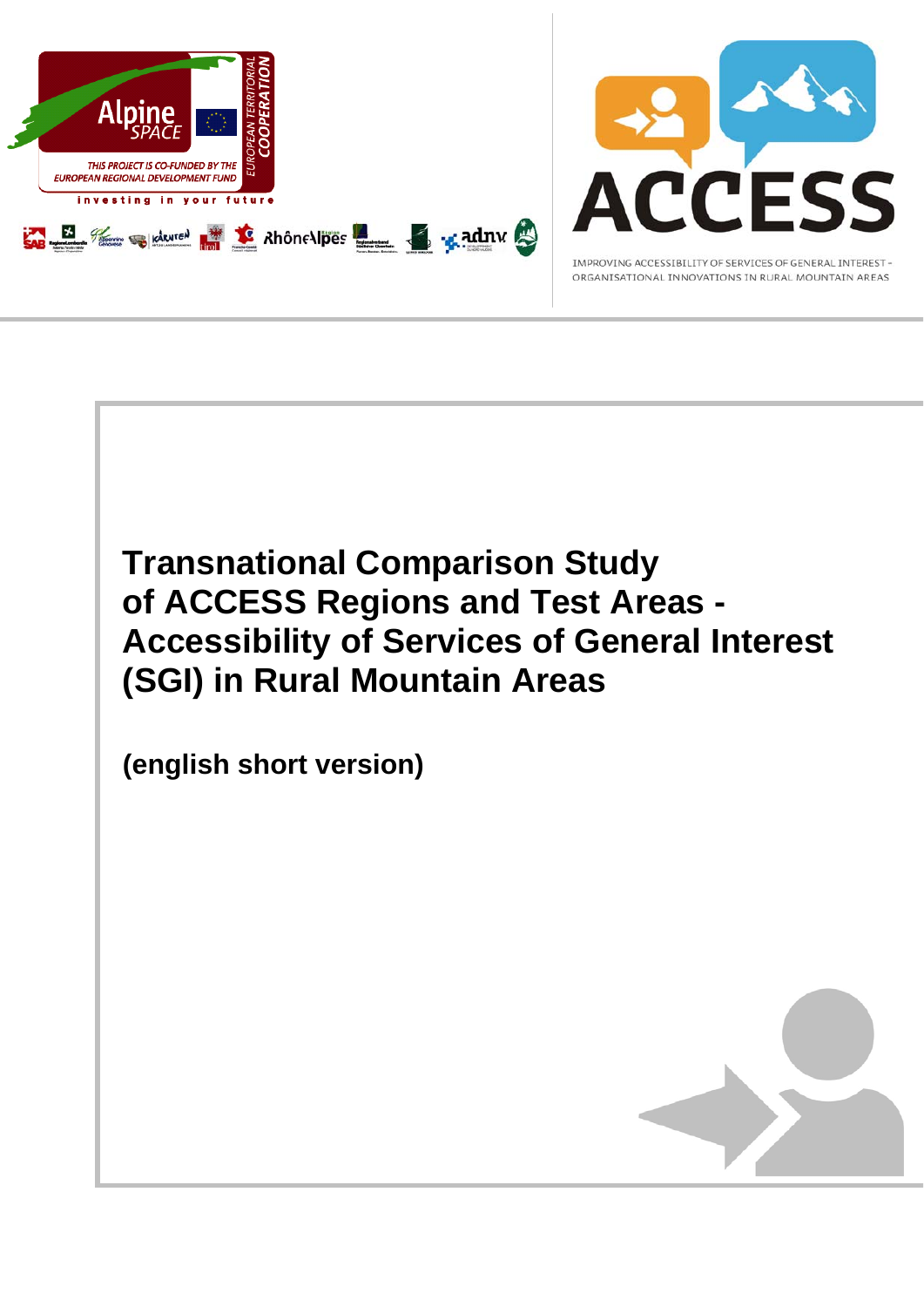# **Table of Contents**

|    | <b>Table of Contents</b>                                                                                                                                                                                                                                           |                                  |
|----|--------------------------------------------------------------------------------------------------------------------------------------------------------------------------------------------------------------------------------------------------------------------|----------------------------------|
| 1. | <b>ACCESS: Introduction and Project Background</b><br>1.1. Problems to be addressed<br>1.2. Objectives of the Project<br>1.3. Work Packages and Time Schedule<br>1.4. Overview on ACCESS Regions and Test Areas                                                    | 1<br>$\mathbf 2$<br>3            |
| 2. | <b>Transnational Comparison of SGI: Problems to solve</b><br>2.1. Public Transport<br>2.2. Information and Communication Technologies<br>2.3. Everyday Needs                                                                                                       | 5<br>$\mathbf 5$<br>$\bf 8$<br>8 |
| 3. | <b>Conclusion of the Situation in the Test Areas</b><br>3.1. Synoptical Overview of ACCESS Test Areas<br>3.2. Main Cathegories of SGI Accessibility Areas in Alpine Space                                                                                          | 10<br>10<br>11                   |
| 4. | <b>Recommendations and Outlook on Pilot Activities</b><br>4.1. Public Transport<br>4.2. Information and Communication Technologies<br>4.3. Everyday Needs<br>4.4. Sustainability of Pilot activities                                                               | 12<br>12<br>13<br>14<br>15       |
| 5. | <b>Short Description of Pilot Activities</b><br>5.1. Pilot Activities regarding Public Transport<br>5.2. Pilot Activities regarding Information and Communication Technologies<br>5.3. Pilot Activities regarding Everyday Needs<br>5.4. Combined Pilot Activities | 16<br>18<br>19<br>19<br>19       |

#### *ACCESS- Lead Partner*

Schweizerische Arbeitsgemeinschaft für die Berggebiete (SAB) (Swiss Center for Mountain Regions) Thomas Egger / Peter Niederer Seilerstrasse 4, CH-3001 Bern Tel.: +41 31 382 10 10 peter.niederer@sab.ch

#### *Authors*

Thomas Egger, Swiss Center for Mountain Regions, Berne Peter Niederer, Swiss Center for Mountain Regions, Berne Carina Stephan, University of Kaiserslautern (for Regionalverband Südlicher Oberrhein, Freiburg) Marina Oliveri, Local Action Group Appenino Genovese, Genoa Angela Rollando, Local Action Group Appenino Genovese, Genoa



July 2010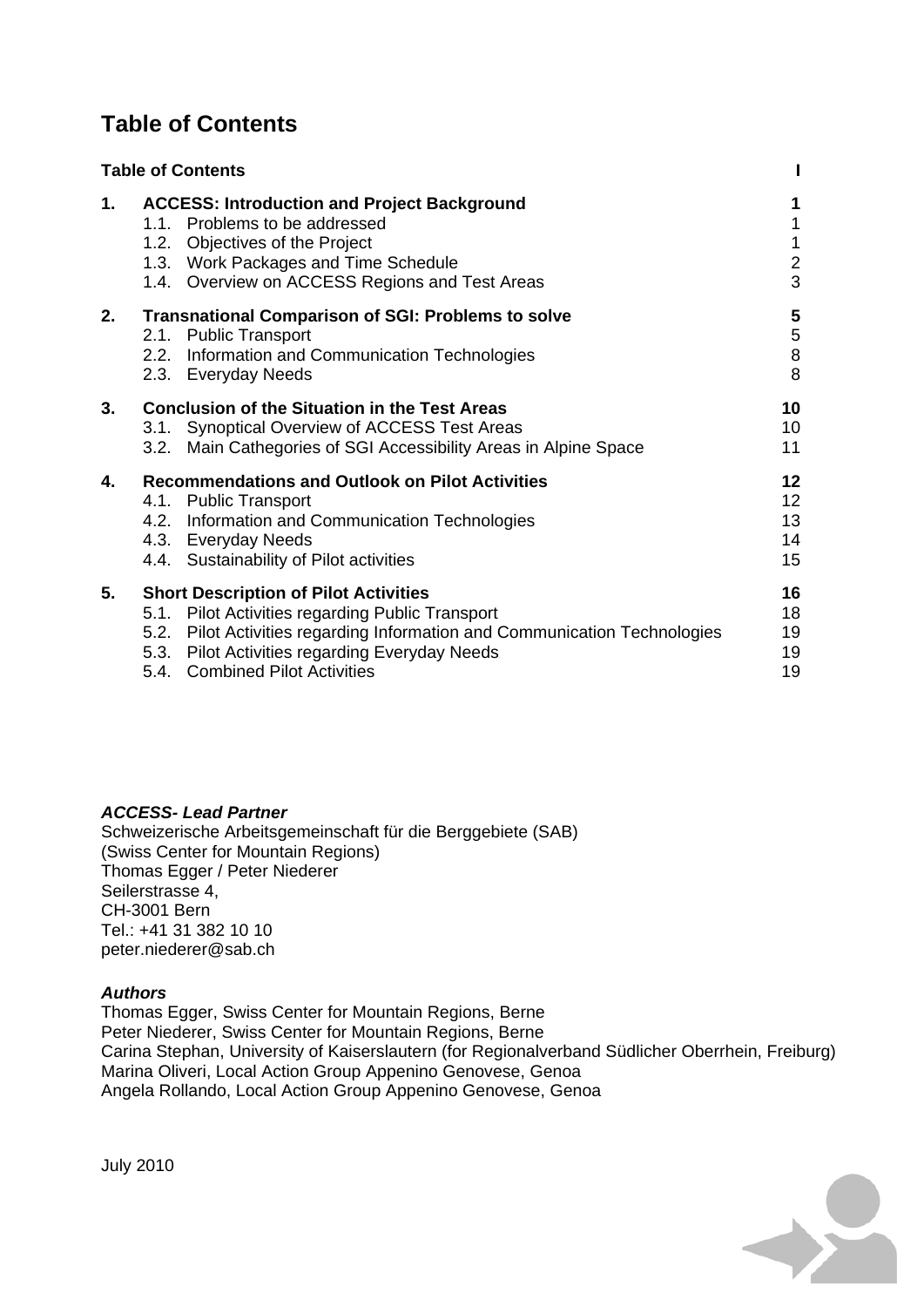# **1. ACCESS: Introduction and Project Background**

ACCESS<sup>1</sup> is an INTERREG IV B project developed in the framework of the Alpine Space Programme. It involves nine Project Partners from Austria, France, Germany, Italy and Switzerland. The partners have come together to improve the accessibility to services of general interest (SGI) in sparsely populated mountain regions.

# **1.1. Problems to be addressed**

The maintenance of a spatially and socially equal accessibility to SGI is a core issue to the functionality of mountain areas and any regional development strategy both on a national as well as on a transnational level. Already in the third Cohesion Report of the European Commission, it is specified that the equality of access to basic facilities, essential services and knowledge for everyone, wherever they happen to live, is a key condition for territorial cohesion.

However the INTERREG III B project PUSEMOR $2$  confirmed that sparsely populated areas in all alpine countries are facing difficulties to maintain existing services due to their poor profitability and due to the need to respond to new or changing needs of the local population. The ongoing territorial concentration of SGI leads to a vicious circle of further deterioration in the quality of provision which in turn causes a decreasing demand in the existing services. This process has many negative consequences for the affected regions. In fact the withdrawal of SGI causes a reduced functionality, competitiveness and a higher amount of motorised mobility in communities of sparsely populated areas. Furthermore it aggravates social inequalities – persons who do not dispose of a car, not having the knowledge to use Information and Communication Technologies (ICT) etc. face problems to reach services. Often these areas are characterised by important population losses and/or excessive ageing.

The main challenge for the concerned communities and regions is therefore the furthering of the access to demand-oriented and flexible SGI with innovative cooperation structures in order to capitalise best the potentials of sparsely populated areas. Mobility is an important issue in the whole framework. Contrary to a still widespread opinion this must not necessarily mean in every case physical transport of goods or persons but implies the promotion of integrated mobility systems (Report on the state of the Alps, Alpine Convention).

#### **1.2. Objectives of the Project**

The PUSEMOR project identified a major challenge and urgent need for action in the field of public transport and the accessibility of SGI. ACCESS therefore aims at improving the accessibility to SGI in sparsely populated mountain areas by finding

- 1) New forms of organisation of SGI (e.g. substitute stationary services with mobile ones, improving governance)
- 2) Using Information and Communication Technologies (e.g. broadband internet access) and
- 3) Fostering demand oriented, integrated mobility systems.

-

<sup>1</sup> ACCESS – Improving accessibility of services of general interest – organisational innovations in rural mountain areas.

<sup>2</sup> PUSEMOR – Public Services in Sparsely Populated Mountain Regions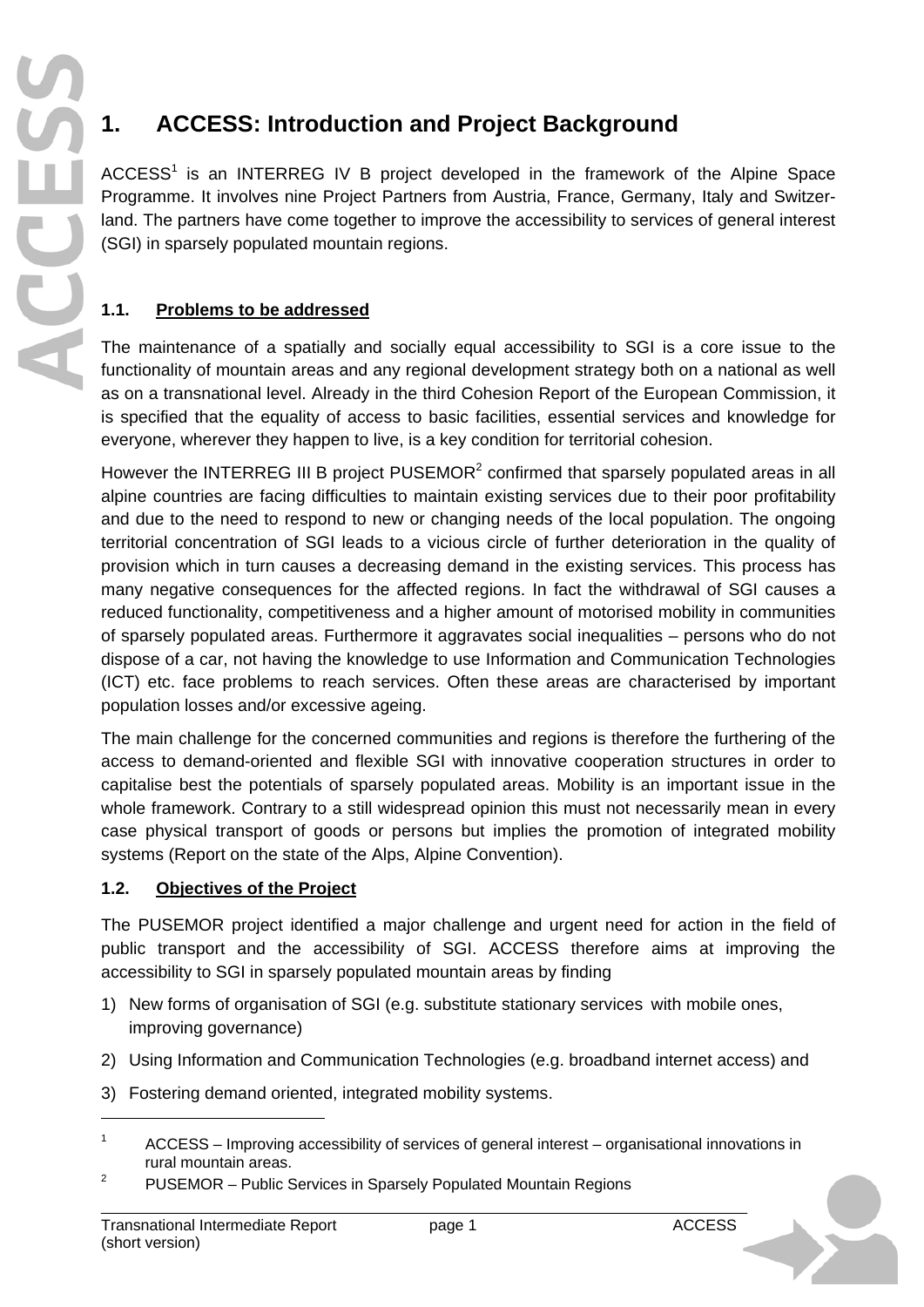The project is guided by the following objectives:

- $\triangleright$  Improve the competitiveness and the quality of life in sparsely populated areas as a precondition for maintaining and attracting new inhabitants and Small and Medium sized Enterprises s by making use of the potentials of these areas (environmental quality, heritage, culture).
- $\triangleright$  Develop models that will contribute to regional development and spatial planning, (e.g. efficient use of infrastructures, networks and cooperation between centres and rural areas).
- ¾ Mitigate social inequalities in the access of SGI and reduce environmental pollution.
- $\triangleright$  Test and apply various elements of the concept of governance in order to empower the population and to ensure that society owns the process.
- $\triangleright$  New approaches to providing services will be tested and put into practice in all Test Areas. They will be based on the demands of the local population and enterprises and be developed together with the service providers.

#### **1.3. Work Packages and Time Schedule**

ACCESS is structured along eight Work Packages (WP) with specifically defined objectives, activities and outputs. Figure 1 gives an overview on Work Package themes and time schedule, WP 6 will be described in detail in the following section. This report constitutes the final product of WP 6 (here: only a short version (excerpts)).

#### **Figure 1: Work Packages and Time Schedule of the ACCESS project**

| WP <sub>2</sub> | <b>Regional Project Management</b>      |      |  |      |                        |
|-----------------|-----------------------------------------|------|--|------|------------------------|
| WP <sub>3</sub> | <b>Information and Publicity</b>        |      |  |      |                        |
| WP <sub>4</sub> | <b>Transnational Project Management</b> |      |  |      |                        |
| <b>WP 5</b>     | <b>Regional Studies</b>                 |      |  |      |                        |
| WP <sub>6</sub> | <b>Transnational Comparison</b>         |      |  |      |                        |
| WP <sub>7</sub> | <b>Pilot Projects</b>                   |      |  |      |                        |
| WP <sub>8</sub> |                                         |      |  |      | <b>Final Synthesis</b> |
|                 | 2008                                    | 2009 |  | 2010 | 2011                   |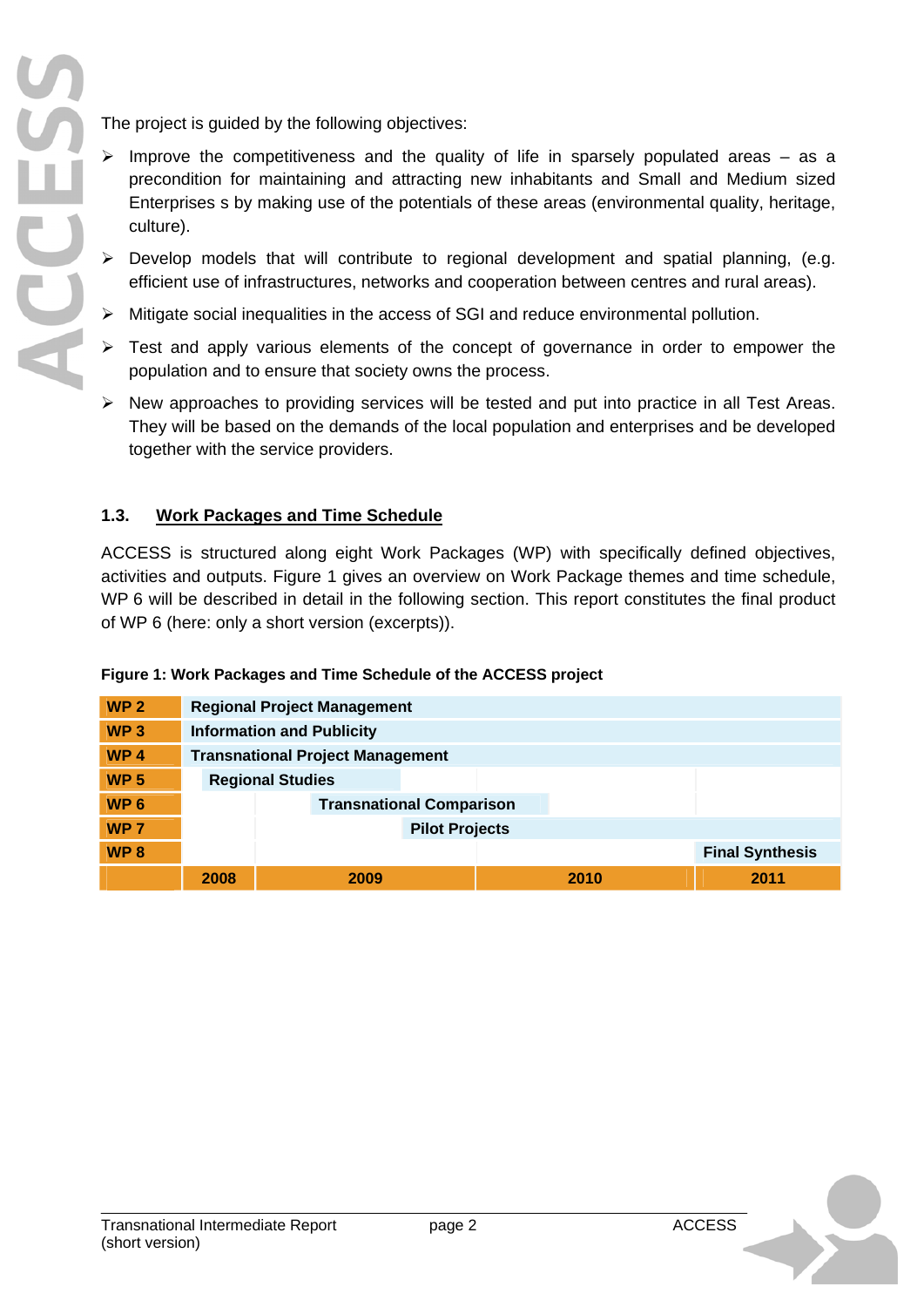## **1.4. Overview on ACCESS Regions and Test Areas**

The ACCESS-Team is constituted by partners from eight Regions on level of NUTS 2: The Austrian regions Kärnten and Tirol, the French regions Franche-Comté and Rhône-Alpes, the German region Südlicher Oberrhein, the Italian regions Genoa and Lombardia as well as the Swiss region Nord-Vaudois. With the exception of Lichtenstein and Slovenia, all Alpine Space countries are represented in the project: In the framework of the Regional Studies (WP 5) every Project Partner indicated one to three Test Ares within its Region (see Map 1).

The Test Areas are defined as functional areas on Level of NUTS 3 Regions or district-areas or regional administrations such as the "pays" in France. To draw a picture of the situation of public transport, the Test Areas a regional centre was attributed, which can be located inside or outside of the Test Area. The implementation of Pilot activities will be carried out in these Test Areas on a local or regional level.



#### **Map 1: Overview on ACCESS Regions with Test Areas**

Source: Bundesland Tirol represented by the Office of Regional Government of Tyrol, Department Spatial Planning and Statistics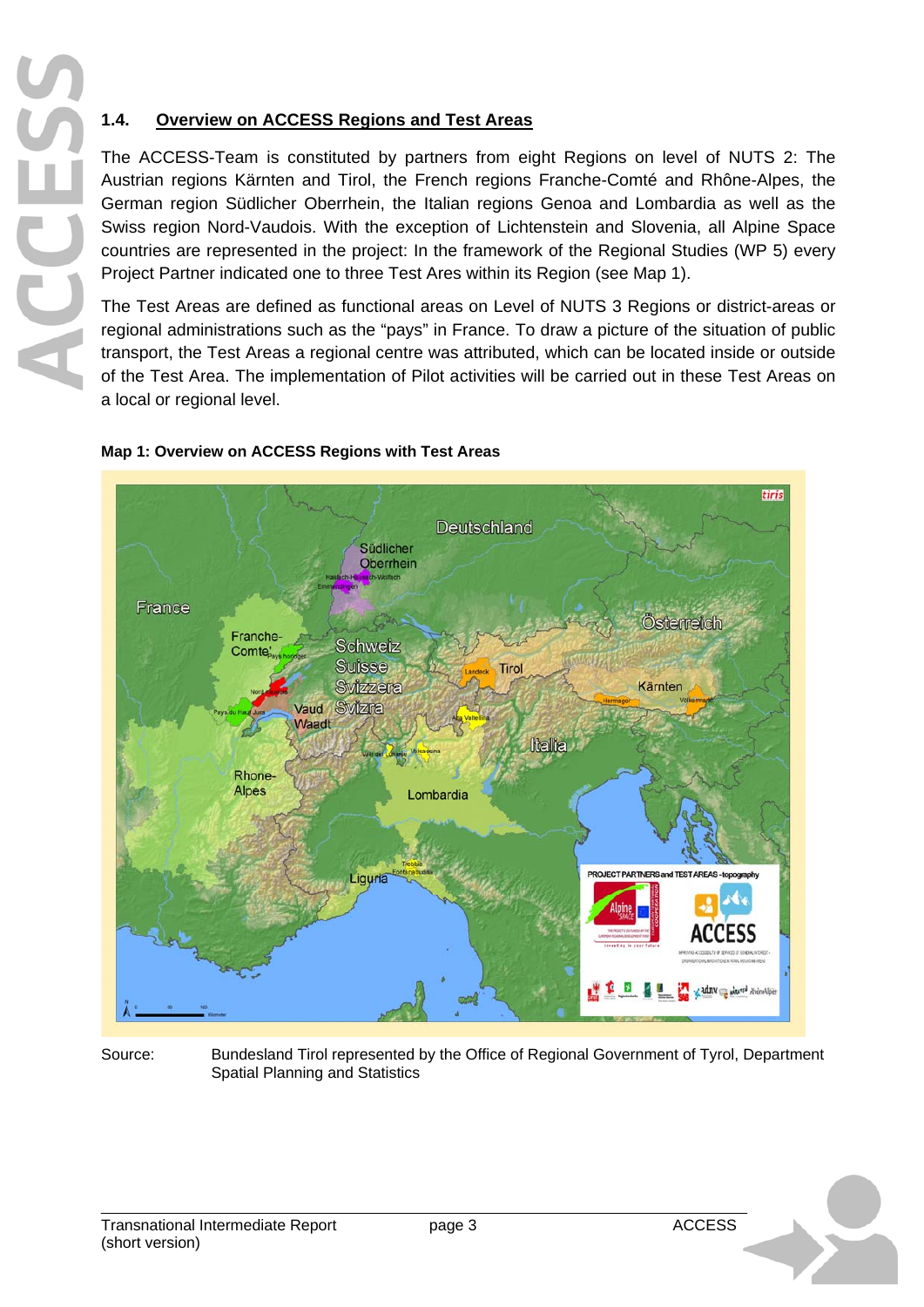#### **Table 1: Important Parameters of the Test Areas**

|                                          | <b>Area</b><br>(in sqkm) | <b>Inhabitants</b><br>of Test Area | <b>Munici-</b><br>palities | <b>Regional Centre</b><br>of Test Area  | <b>Inhabitants</b><br>of Regional<br><b>Centre</b> | <b>Position</b><br>of Regional<br><b>Centre</b> |
|------------------------------------------|--------------------------|------------------------------------|----------------------------|-----------------------------------------|----------------------------------------------------|-------------------------------------------------|
| <b>Region Tirol (BLT)</b>                |                          |                                    |                            |                                         |                                                    |                                                 |
| $\triangleright$ Test Area Landeck       | 1.595                    | 44.300                             | 30                         | Landeck                                 | 7.700                                              | Inside TA                                       |
| <b>Region Kärnten (BLC)</b>              |                          |                                    |                            |                                         |                                                    |                                                 |
| $\triangleright$ Test Area Hermagor      | 808                      | 19.300                             | 7                          | Hermagor                                | 7.200                                              | Inside TA                                       |
| Test Area Völkermarkt                    | 907                      | 43.100                             | 13                         | Völkermarkt                             | 11.400                                             | Inside TA                                       |
| <b>Region Nord Vaudois (ADNV)</b>        |                          |                                    |                            |                                         |                                                    |                                                 |
| > Test Area Nord Vaudois                 | 539                      | 70.300                             | 80                         | Yverdon-les-bains                       | 25.000                                             | Inside TA                                       |
| <b>Region Südlicher Oberrhein (RVSO)</b> |                          |                                    |                            |                                         |                                                    |                                                 |
| $\triangleright$ Test Area Emmendingen   | 404                      | 117.800                            | 18                         | Emmendingen                             | 26.500                                             | Inside TA                                       |
| Test Area Haslach-Hausach-<br>Wolfach    | 363                      | 37.100                             | 10                         | Haslach-Hausach-<br>Wolfach (3 centres) | 18.000                                             | Inside TA                                       |
| <b>Region Franche-Comté (RFC)</b>        |                          |                                    |                            |                                         |                                                    |                                                 |
| $\triangleright$ Test Area Horloger      | 760                      | 42.600                             | 78                         | Besançon                                | 120.000                                            | <b>Outside TA</b>                               |
| > Test Area Haut-Jura                    | 962                      | 51.700                             | 66                         | St. Claude                              | 12.300                                             | Inside TA                                       |
| <b>Region Genoa (GAL)</b>                |                          |                                    |                            |                                         |                                                    |                                                 |
| > Test Area Fontanabuona                 | 220                      | 22.800                             | 13                         | Genoa                                   | 600.000                                            | <b>Outside TA</b>                               |
| $\triangleright$ Test Area Trebbia       | 213                      | 6.600                              | 9                          | Genoa                                   | 600.000                                            | <b>Outside TA</b>                               |
| <b>Region Lombardia (RLO)</b>            |                          |                                    |                            |                                         |                                                    |                                                 |
| Test Area Valli del Luinese              | 180                      | 33.700                             | 16                         | Varese                                  | 81.900                                             | <b>Outside TA</b>                               |
| <b>Test Area Valsassina</b>              | 369                      | 32.900                             | 28                         | Lecco                                   | 45.500                                             | <b>Outside TA</b>                               |
| > Test Area Alta Valtellina              | 897                      | 24.300                             | 6                          | Sondrio                                 | 21.600                                             | <b>Outside TA</b>                               |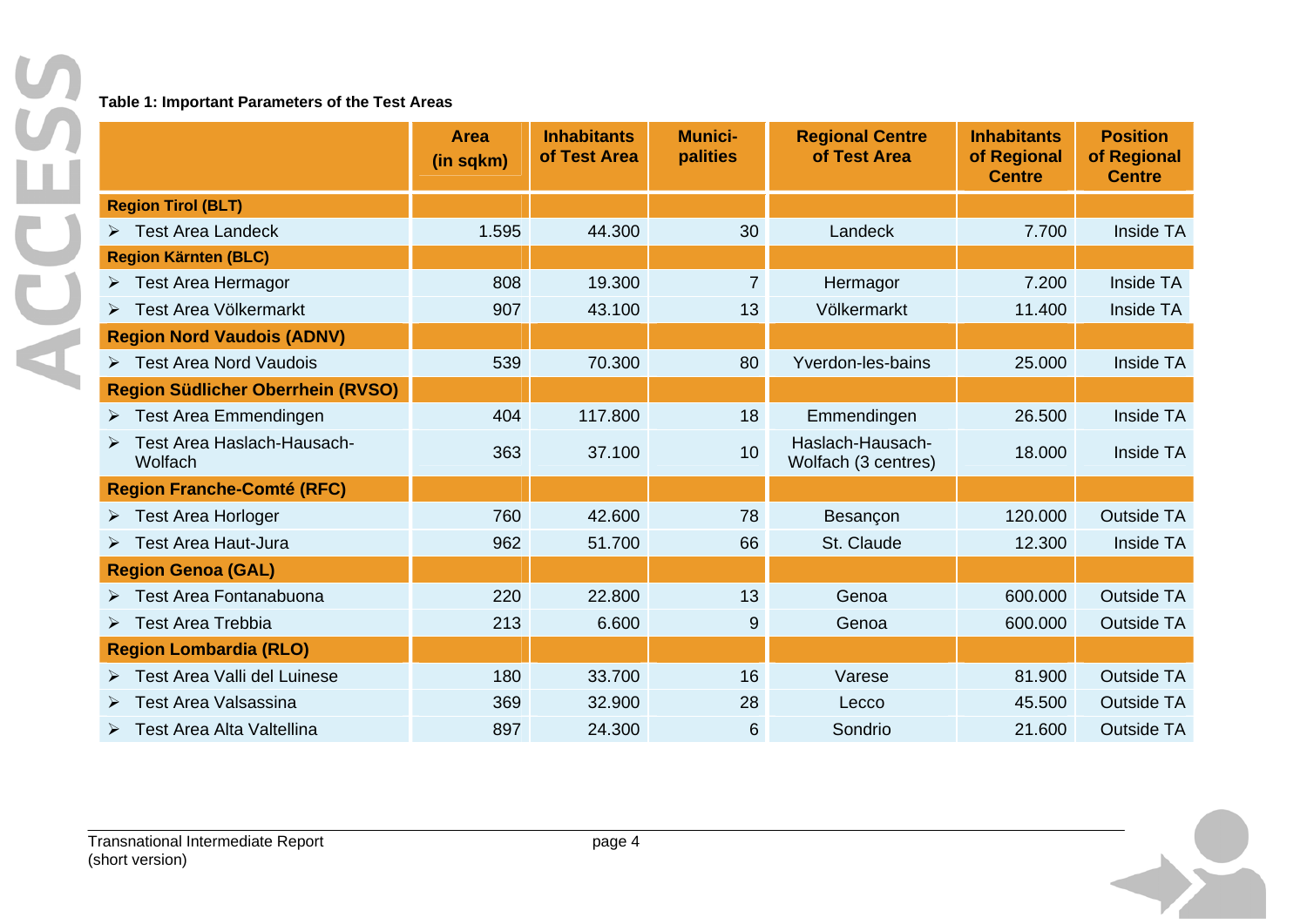# **2. Transnational Comparison of SGI: Problems to solve**

## **2.1. Public Transport**

The map below (Map 2) shows the marginalisation of Access Areas within the main transport network of the Alpine Space.



#### **Map 2: Overview on Setting of the Test Areas in the Main Transport Networks in Alpine Space**

Source: Region of Tyrol represented by Office of Regional Government of Tyrol, Department Spatial Planning and Statistics

At the regional level, the situation of public transport is rather good in all Partner areas, even if there are particular differences based on the geographical conformation of the territory and on the rate of growth of the regions.

The provision of public transport is more expensive in the rural/mountain areas of the regions, especially in remote areas than in urban areas.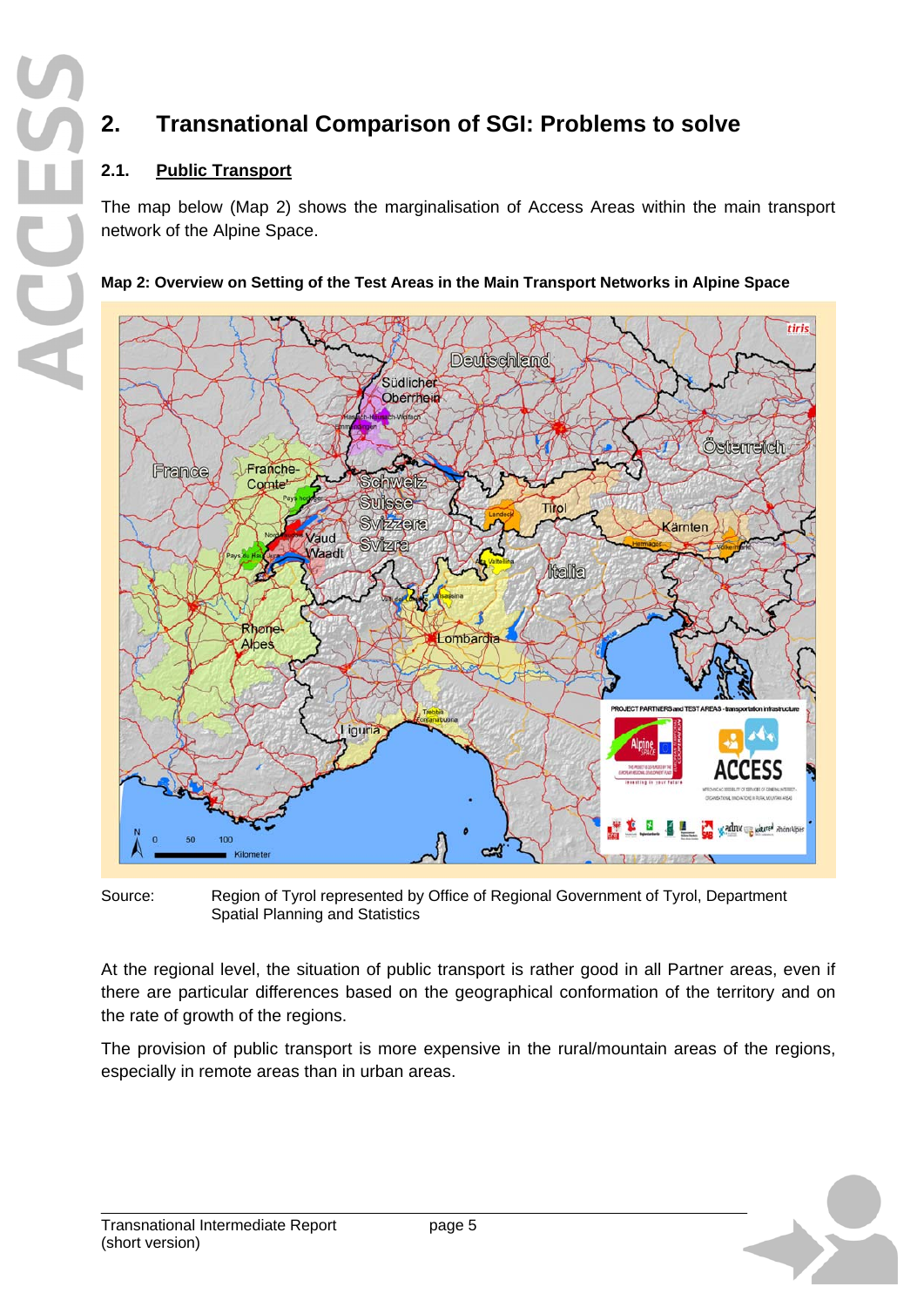The main reasons of these difficulties are:

- $\triangleright$  Low demand connected with decrease of population: a problem common to all Project Partners.
- $\triangleright$  Lack of connections between bus lines and trains: especially in the Test Areas of Region Genoa and Region Franche-Comté.
- $\geq$  Lack of funds to dedicate to implement public transport in remote areas, because fund amounts are directly linked with the number of potential passengers.

The general aims of regional plans for public transport are:

- $\triangleright$  to improve road connections and infrastructures
- $\triangleright$  to maintain accessibility by train and make it more attractive
- $\geq$  to support intermodal transport
- $\triangleright$  to search for more flexibility
- $\triangleright$  to improve the quality of services

On the base of interviews with experts and stakeholders, data collection, transnational workshops and the analysis of statistical data (for details refer to the Regional Intermediate Reports on http://www.access-alpinespace.eu/?id=109) the problems encountered in the field of public transport can be summarised as follows (most concerned Partner Regions in Brackets):

#### ¾ **Low Profitability:**

The cost structure and the financing issues are decisive when it comes to creating the offer of public transport services in areas of low population density, with dispersed settlements and a modestly developed tourism industry.

The problems are connected to less funding from the institutional bodies in rural areas, especially for new or improved public transport services, like on-demand buses or new rail connections or intermodal correspondences: Region Tirol, Region Genoa, Region Lombardia, Region Südlicher Oberrhein and to limited state funds to private companies: Region Kärnten, Region Tirol, Region Nord Vaudois.

#### ¾ **Transport Chain, Modal Split:**

The lack of efficient coordination in the public transport schedules and the need to improve the interchange connections: park&ride, bus+bus, bus+rail is a widespread problem in all partner regions. People solve this problem by the use of private cars. That's why individual motorised traffic is by far the predominant means of transport which has unfortunately a very high impact on air pollution and noise.

In some cases there are few connections between remote areas and the main transport system of the region; in particular for trans-border commuters there are technical inadaptabilities of the rails and missing agreements between the countries (Region Nord Vaudois, Pays Horloger, Pays du Haut Jura).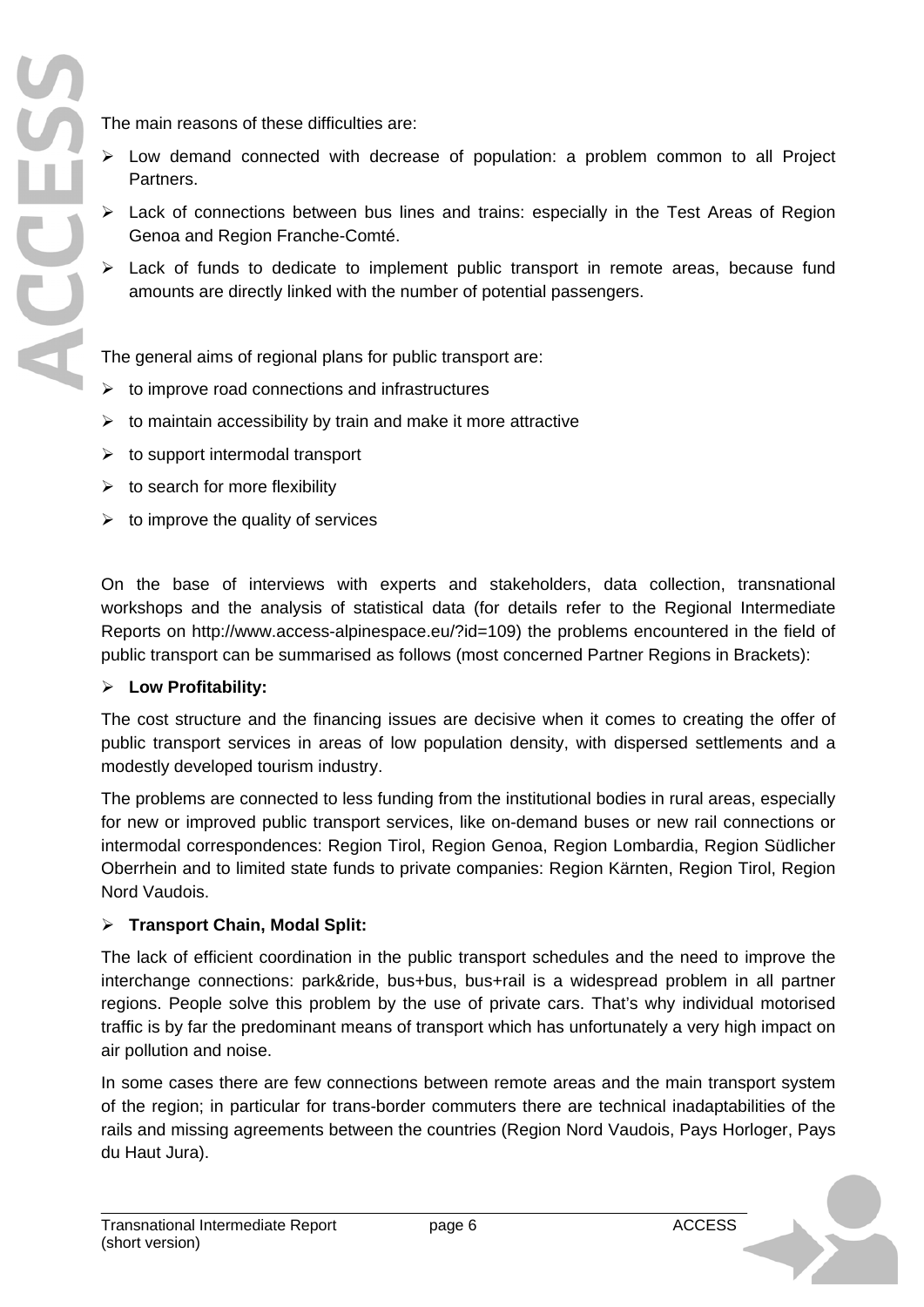Another problem is the consistency and coherence of information about the transport chain from the beginning to the end of the journey (Region Nord Vaudois). The combination of individual and flexible transport solutions for the stretch close to the place of residence and the possibility to coordinate public transport services for the further stretches becomes more and more important. (Region Tirol)

#### ¾ **Integration in other SGI:**

Especially for people not having access to a private car, public transport is decisive to use of other SGI e.g. food shops. ICT on the other side can help public transport to be more efficient and innovative. Public transport, ICT and mountain food shops are closely linked.

#### ¾ **Geographical Disparities:**

The geographical disparity between urban (lowlands) and mountain/remote (uplands) areas is a crucial problem: there are differences among countries connected with different socio-economic situations, but however, the lack of integration among lowlands and uplands is one of the most critical problems. The disparity is either political or topographic.

#### ¾ **Infrastructures:**

In Italy, especially for remote areas of Region Genoa, there are some problems with infrastructures and above all with rail transport, that is quite deficient. Generally the railway network needs improvements, both from management and from infrastructural point of view. In remote area also quality and management of roads networks is insufficient and represent a barrier to public transport services.

#### ¾ **Management and Governance:**

For some partner (Region Kärnten, Region Genoa), it's important to study or to improve joint "regional traffic concepts" with the affected local communities, to elaborate solutions and ensure sustainable financing of the transport offers, to bring commuters back to public transport and increase the split.

#### ¾ **Users:**

Public transport is used above all by pupils, by elderly people, by commuters, by persons without a car and by tourists; in some remote areas public transport is increasingly concentrated on the transport of school children. Commuters often prefer individual motorised transport because it is more flexible and comfortable, even if more expensive. E.g. in the remote areas of Region Genoa, the introduction of public transport on demand was a failure due to the fact that elderly people prefer fewer scheduled connections than to call and to reserve a dedicated service. Moreover the lack of an adequate offer in public transport leads to social inequalities, because families, older people, teenagers have often not an appropriate access to mobility services (Region Nord Vaudois).

#### ¾ **The Image of Public Transport:**

Public transport is often poorly used due to an unjustified image of slowness and filthiness (Region Nord Vaudois). This image contributes to a vicious circle: decreasing number of passengers- decreasing rentability- decreasing service quality - decreasing number of passengers.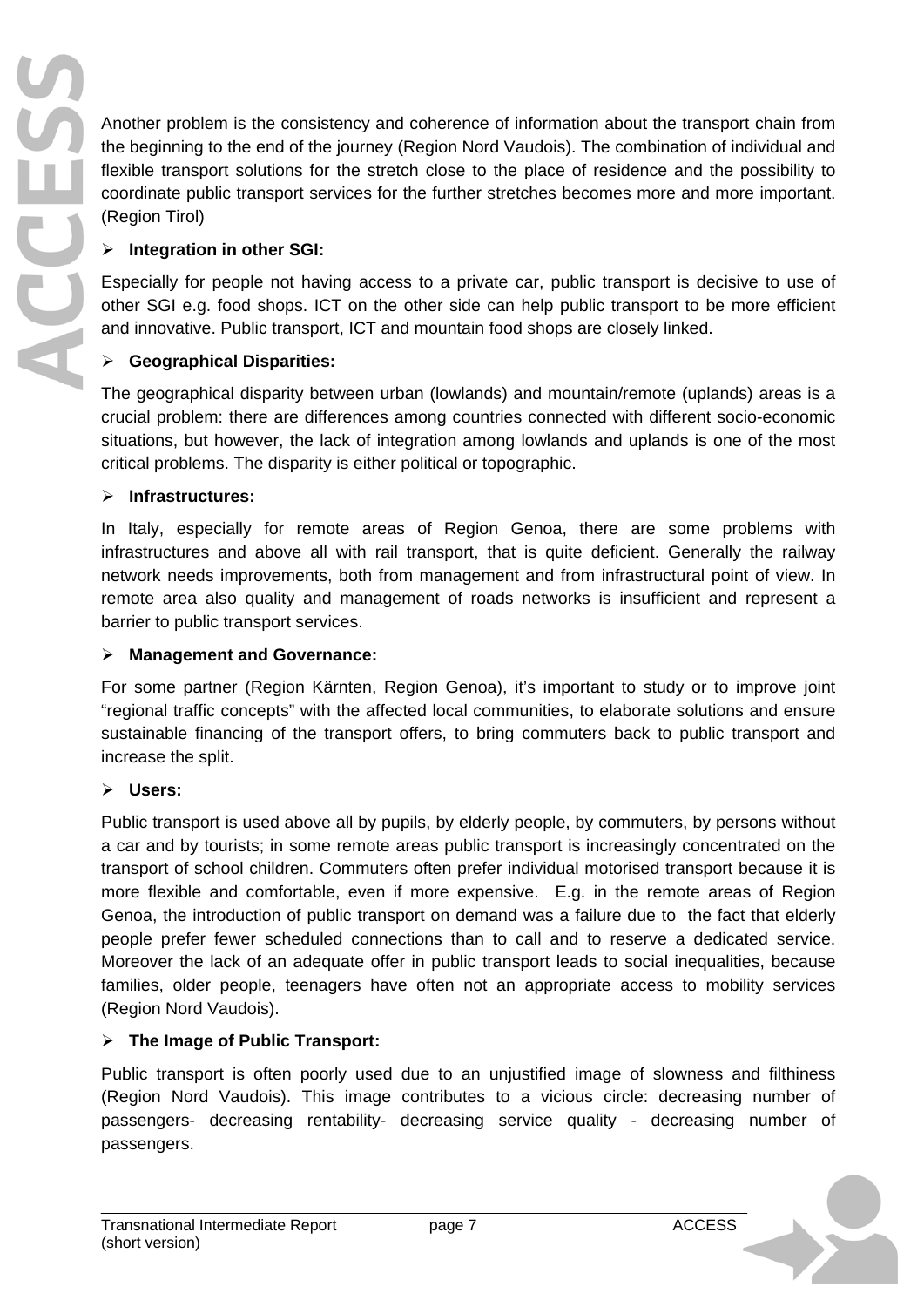#### **2.2. Information and Communication Technologies**

The following section clusters statements made by the Project Partners regarding main barriers and obstacles of ICT in their Test Areas on the base of a qualitative analysis:

#### ¾ **Digital Divide; geographical/cultural:**

In some regions there are large uncovered areas for mobile phone, a low development of broadband internet connection and consequently a large part of population without internet access (Test Areas in Region Franche-Comté and Region Genoa). The lack of technical equipment (broadband internet connection, availability of computer, etc), the lack of computer literacy and an offer which doesn't meet the needs of the users is limiting the access to ICT (particularly true for internet in Test Area Landeck). The technical infrastructure supplied by the network providers to enable consumers to make use of ICT services is excellent in the central urban area and good in the rural areas. As far as the technical equipment of the users is concerned, there is still major need for improvement, with the availability of equipment depending on household income and the age of the members of a household (Test Area Landeck). Much more young people than elderly people have the skills required to make use of ICT services. The availability of ICT does not mean that the cultural barrier has been overcome. Many inhabitants of remote villages have still to benefit from the opportunities provided by the Web as a way to stay in touch with the outside world (e.g. by promoting handcrafted products or services for tourists) (particularly true for the Lombardia Test Areas).

#### ¾ **Cooperation:**

One of the reasons causing the digital divide is the lack of innovative services able to enhance cooperation, efficiency and services of local authorities and bodies of (Genoa Test Areas).

#### ¾ **Profitability:**

In remote areas the market dynamics have completely failed and only governmental service are still present due to the low profitability for private investments (Genoa Test Areas). In Carinthia the mobile internet providers take customers away from the conventional telephone networks. By losing the "cash cow" conventional networks become unprofitable, although they are considered more stable by users than private wireless networks.

#### ¾ **Infrastructures:**

One of the reasons causing the digital gap is the lack of adapted infrastructures. (Genoa Test Areas) and the lack of technical equipment (broadband internet connection, availability of computers etc.) within private households restricts the access to ICT (Test Area of Landeck).

#### **2.3. Everyday Needs**

The following section clusters statements made by the Project Partners regarding main barriers and obstacles of food shops in their Test Areas on the base of a qualitative analysis:

#### ¾ **Profitability:**

The problem of the low profitability of small shops in rural areas is a common problem among the partners; the small rural shops are strongly affected by the competition of the new shopping centres located in the outskirts of the city and, following the depopulation of peripheral areas,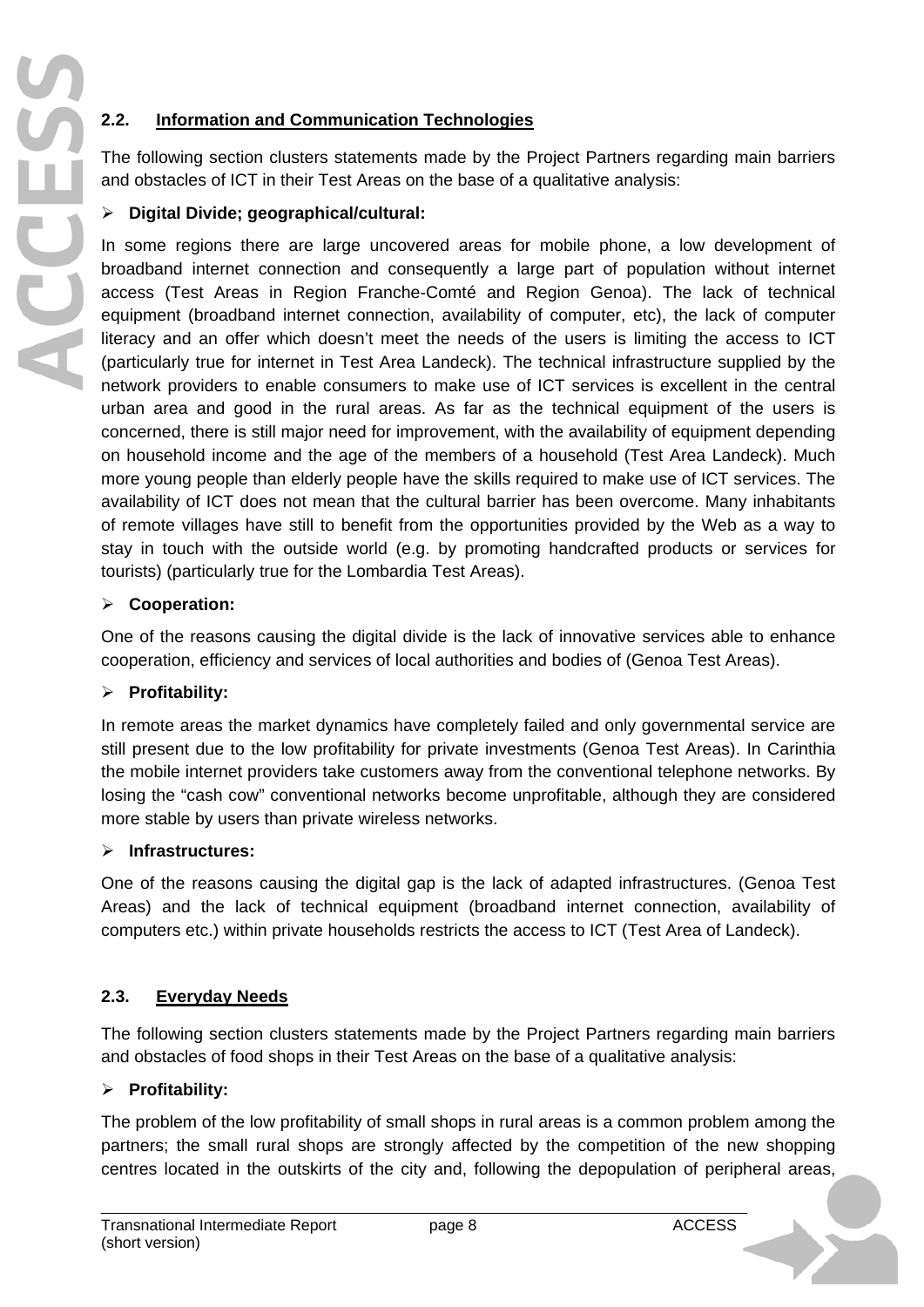many shops have closed down. The commercial offer has become concentrated in supermarkets which is weakening city centre offers of traditional shops, most of small villages are closing because of the low profitability which threatens the creation and the companies' buy-out.

The profitability of shops calls for a rising number of consumers per shop. In regions where a population decline can be expected, this problem is more accentuated (Test Area Landeck). In Region Südlicher Oberrhein the situation of the access to everyday needs is generally adequate, but the risk to lose small shops that fulfil everyday needs because of the declining population is very high.

For some partner the tourism is the driving force for everyday needs; in fact for Region Tirol the situation is strongly influenced by the brisk demand in the tourism industry and consequently the food retailing industry is well developed.

For Region Nord Vaudois 43 out of 80 municipalities have no food stores nor a bakery or butchery on their territory. Most of these municipalities have less than 300 inhabitants. Some retailers say that below a population of 1.000 inhabitants, they could not make a living. Smallsized grocer's shops focusing on local supply have reduced chances of economic success. Most people shop in supermarkets and discounters on their way to work or from work. Consumers have high standards in terms of product range, quality, freshness and prices. Alternative supply concepts such as internet shopping are not very popular in the sector of convenience goods (Test Area Tirol).

#### ¾ **Management and Governance:**

The commercial sector in rural areas is essentially (and almost entirely) made up of very small family- or individually-run enterprises. Such very small enterprises are hampered by the lack of knowhow and vocational training (Genoa Test Areas).

Services are concentrated in big towns on the account of smaller towns, especially as far as social, children services and leisure equipments are concerned. In most cases the local authorities have no word to say on the maintenance of those services on their territory (Pays du Haut-Jura). With the closure of a shop a village loses also a meeting point that often played an important role in the social and community life of the municipality. Some municipalities have tried to find solutions in bundling different SGIs in one village centre with a grocery shop, the gymnastic and multi-services hall etc. (e.g. Ballaigues in Region Nord Vaudois)

### ¾ **Reachability:**

The geographical location of some rural areas is a problem for a lot of partners. It's very difficult to reach these areas by using local public transport: these areas are characterized by the phenomena of territorial marginalization, the ageing of the population and a scattered settlement pattern (Italian Test Areas). For consumers having a car, this phenomenon is not a real problem, but for those being too old for driving a car or not having the financial means, the situation gets more and more difficult (Region Nord Vaudois). Due to the spatial concentration of retail businesses in easily accessible favoured locations, the population has to travel long distances to buy convenience goods. The private car becomes indispensable for shopping. This is a problem for the group of "mobility losers" (elderly people, teenagers) in rural and peripheral areas and in those settlement areas and places close to the centres where there are no groceries (Test Area Landeck).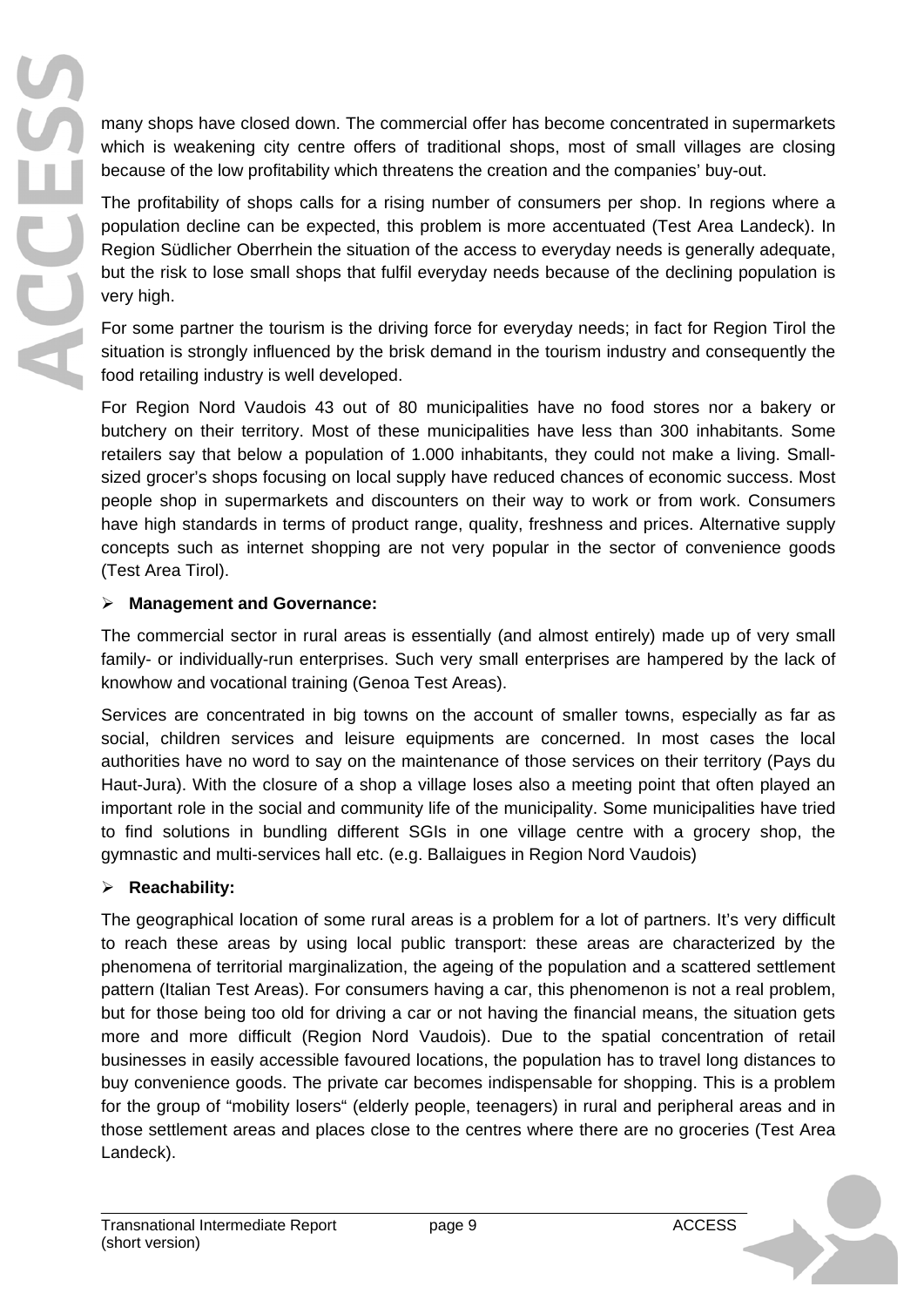# **3. Conclusion of the Situation in the Test Areas**

### **3.1. Synoptical Overview of ACCESS Test Areas**

In following Table 2 presents a synoptic picture of SGI in the field of public transport, food shops, ICT in all Test Areas based on qualitative data collected in the Regional Intermendiate Reports, expertise of ACCESS Project Partners and the statistical indicators.

The dark blue cells in the table indicates in which Test Areas and in which field of SGI the ACCESS partnership intends to implement Pilot activities in order to improve the accessibility and to deepen the understanding of the factors of success.

#### **Table 2: Qualitative Evaluation of Economic and SGI Situation in ACCESS TAs**

| <b>Test Areas (TA)</b>                           | <b>Situation</b>                  |              |                                 |  |
|--------------------------------------------------|-----------------------------------|--------------|---------------------------------|--|
|                                                  | <b>Public</b><br><b>Transport</b> | <b>ICT</b>   | <b>Everyday</b><br><b>Needs</b> |  |
| TA Völkermarkt (Kärnten)                         | ÷                                 | $+ +$        | $\mathbf{o}$                    |  |
| TA Hermagor (Kärnten)                            | ÷                                 | $+ +$        | $\mathbf{o}$                    |  |
| TA Landeck (Tirol)                               | $\mathbf{o}$                      | $+ +$        | ÷                               |  |
| TA Valli del Luinese (Lombardia)                 | $\mathbf{o}$                      | ٠            | ٠                               |  |
| TA Valsassina (Lombardia)                        |                                   | $\mathbf{o}$ | $\ddot{\phantom{1}}$            |  |
| TA Alta Valtellina (Lombardia)                   |                                   |              | + +                             |  |
| TA Emmendingen (Südlicher Oberrhein)             | ٠                                 | ÷            | $\mathbf{o}$                    |  |
| TA Haslach-Hausach-Wolfach (Südlicher Oberrhein) | $\ddot{\phantom{1}}$              | ÷            | $\mathbf{o}$                    |  |
| TA Horloger (Franche-Comté)                      |                                   |              |                                 |  |
| TA Haut-Jura (Franche-Comté)                     | $\blacksquare$                    | $\mathbf{o}$ | $\mathbf{o}$                    |  |
| TA Nord Vaudois (Nord-Vaudois)                   | $\mathbf{o}$                      | $+ +$        | $\mathbf{o}$                    |  |
| TA Fontanabuona (Genoa)                          | $\mathbf{o}$                      |              | $\mathbf{o}$                    |  |
| TA Trebbia (Genoa)                               | $\mathbf{o}$                      |              |                                 |  |

| <b>Legend</b>                   |                |            |      |           |  |  |  |
|---------------------------------|----------------|------------|------|-----------|--|--|--|
| very bad                        | bad            | sufficient | good | very good |  |  |  |
| $ -$                            | $\blacksquare$ | O          |      | + +       |  |  |  |
| presence of ACCESS Pilot Action |                |            |      |           |  |  |  |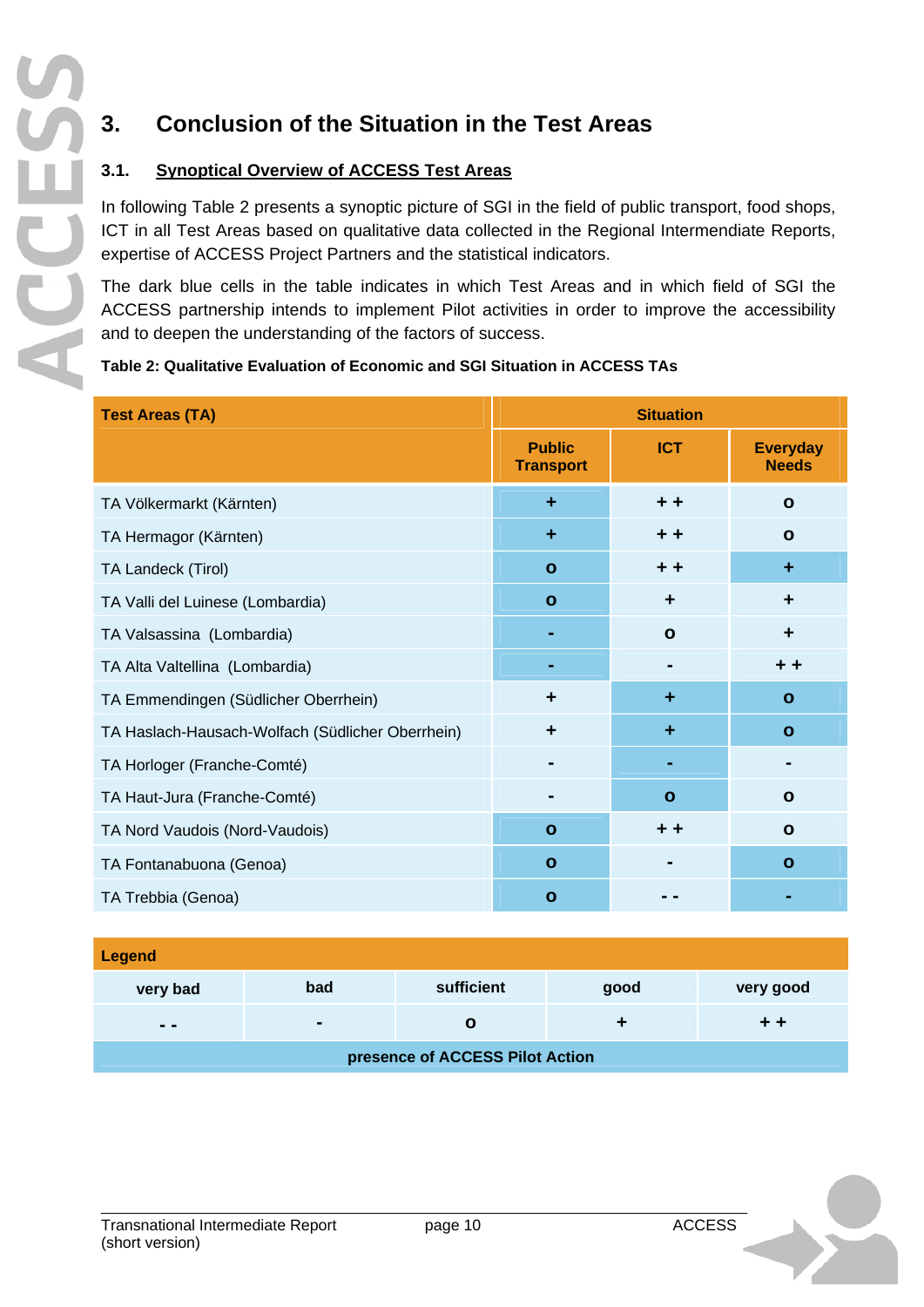These findings combined with the analysis of the barriers and hindrances (see long version of the Transnational Intermediate Report) illustrates that the readiness of government to invest into SGI, the availability of cost effective solutions (organisation and technology) and the image of a particular SGI have a more important influence on the accessibility and use of SGI than settlement patterns and proximity.

Therefore the ACCESS partnership is confirmed in its aim to improve the accessibility to SGI in sparsely populated mountain areas by finding new forms of organisation of SGI, using ICT and fostering demand oriented, integrated mobility systems.

## **3.2. Main Cathegories of SGI Accessibility Areas in Alpine Space**

It must be noted that not all municipalities within the ACCESS Test Areas show the same trend and the same pattern. The economic development and the accessibility to SGI can heavily change within a few kilometres. However in order to get a realistic picture of the accessibility in the ACCESS Test Areas, the different qualitative and quantitative information has been clustered and categorised. During the elaboration of the Transnational Intermediate Report the partnership came up with the following types of accessibility.

### *a) Low Accessibility and Structural Problems*

- ¾ Test Area Fontanabuona
- ¾ Test Area Trebbia

SECE

## *b) Low Accessibility and a positive Socioeconomic Development*

- ¾ Test Area Valli del Luinese
- ¾ Test Area Valsassina
- ¾ Test Area Alta Valtellina
- ¾ Test Area Horloger

# *c) Medium Accessibility with positive Population Development and a stagnant Economy*

- ¾ Test Area Nord Vaudois
- ¾ Test Area Haut Jura

# *d) Medium Accessibility with very disperse Settlement Structure*

- ¾ Test Area Hermagor
- ¾ Test Area Völkermarkt

# *e) Good Accessibility with high Economic Development*

¾ Test Area Landeck

# *f) Excellent Accessibility with high Population Development*

- $\triangleright$  Test Area Emmendingen
- ¾ Test Area Haslach-Hausach-Wolfach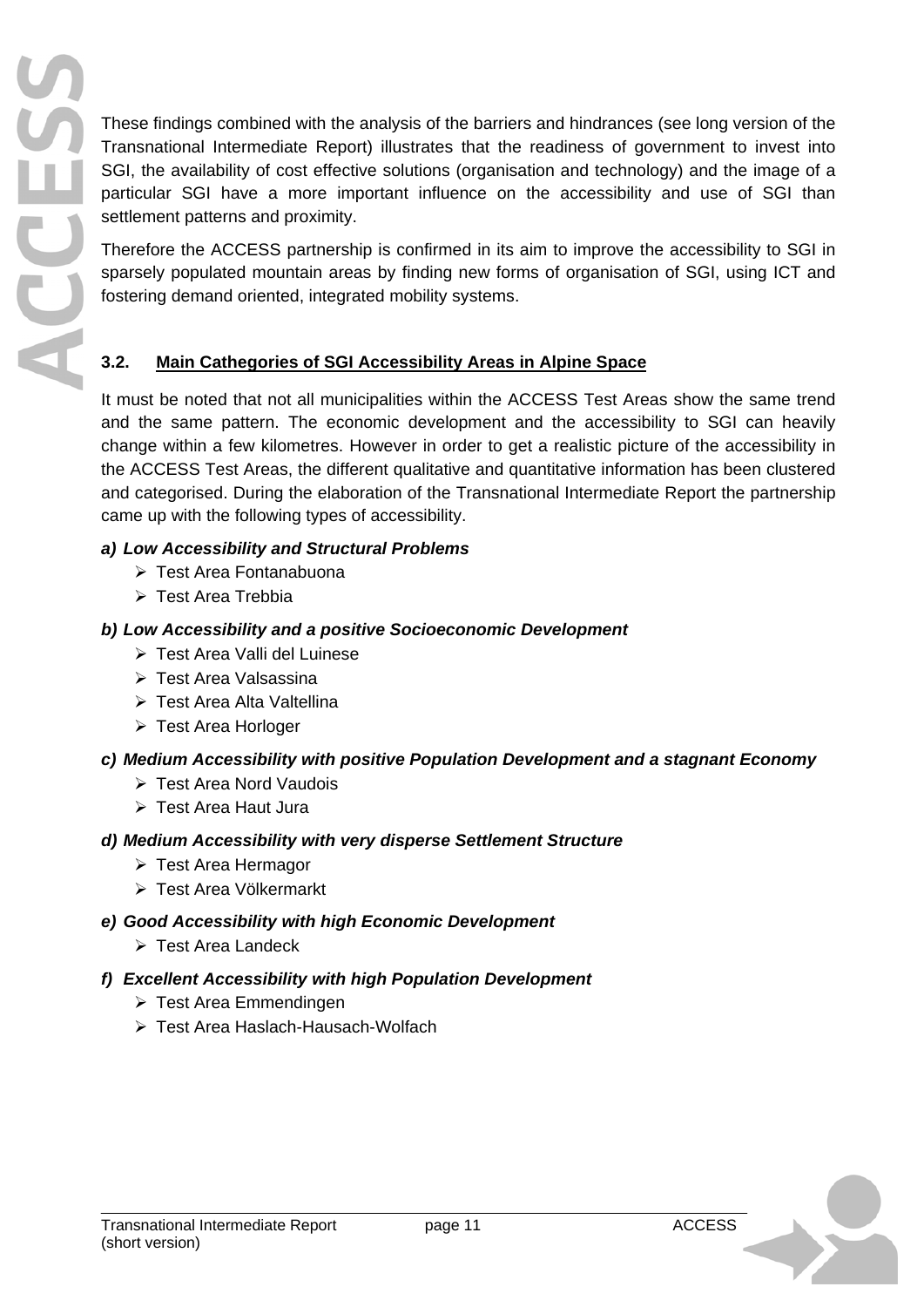# **4. Recommendations and Outlook on Pilot Activities**

### **4.1. Public Transport**

Characteristic for the most Good Practice Examples in the field of public transport is the demandoriented supply. In several countries the idea of temporary flexible systems on basis of calling by customers is widely used. A very promising approach of new forms of public transport are cooperation between public administration and transport companies on local or regional level as well as touristic companies (Public Private Partnership). However the main funding of public transport remains a fundamental task of municipalities or the regional administration. The fare of costumers cannot cover the costs. The main target groups are residents and tourists as well as pupils. The seasonal peak in the touristic demand can be partly answered by flexible transport systems.

Other offers are oriented towards the needs of young people such as night-busses or night-trains or by the needs of elderly people like call-transport service to health facilities or to the street market. Another target group of a mobility project are the employees of an enterprise, which can introduce buses or a car-sharing system with guaranteed parking space.

Starting from the lessons learnt and from the collected good practises, every ACCESS Project Partner tried to understand the opportunities in developing a definite Pilot activity on the own territory. Many Pilot activities will be located in the field of public transport, above all in touristic places. In non touristic, remote areas with low reachability, residents (e.g. elderly and young people) are in the centre of interest. Some Pilot activities will be especially dedicated to commuters.

The analysis of good practises in the field of public transport leads to some recommendations. The planned Pilot activities and involved Project Partners are listed below.

- $\triangleright$  To improve public transport it is necessary to create a well functioning link between mountain villages and urban centres, in order to achieve an integrated public transport system. It is necessary to support the creation of "regional traffic concepts" involving the affected local communities, to elaborate solutions and ensure sustainable financing of the transport offers, to bring commuters back to public transport and increase the modal split. A synchronized timetable is a necessary pre-condition to improve the user friendliness of public transports.
	- Region Kärnten: Project Centre of Mobility for Public Transport information
	- Region Genoa: Project Blu Card: Facilities aimed at helping the elderly use public transport in mountain areas
	- Region Genoa: Project Discobus: Facilities aimed at helping the young use public transport in mountain areas.

Not only the internal mobility in the mountain areas should be improved, but also the connections with the regional and national centres. It should be easier for the people living outside of the mountain areas to reach them by public transport, so that their attractiveness and economic development can be improved.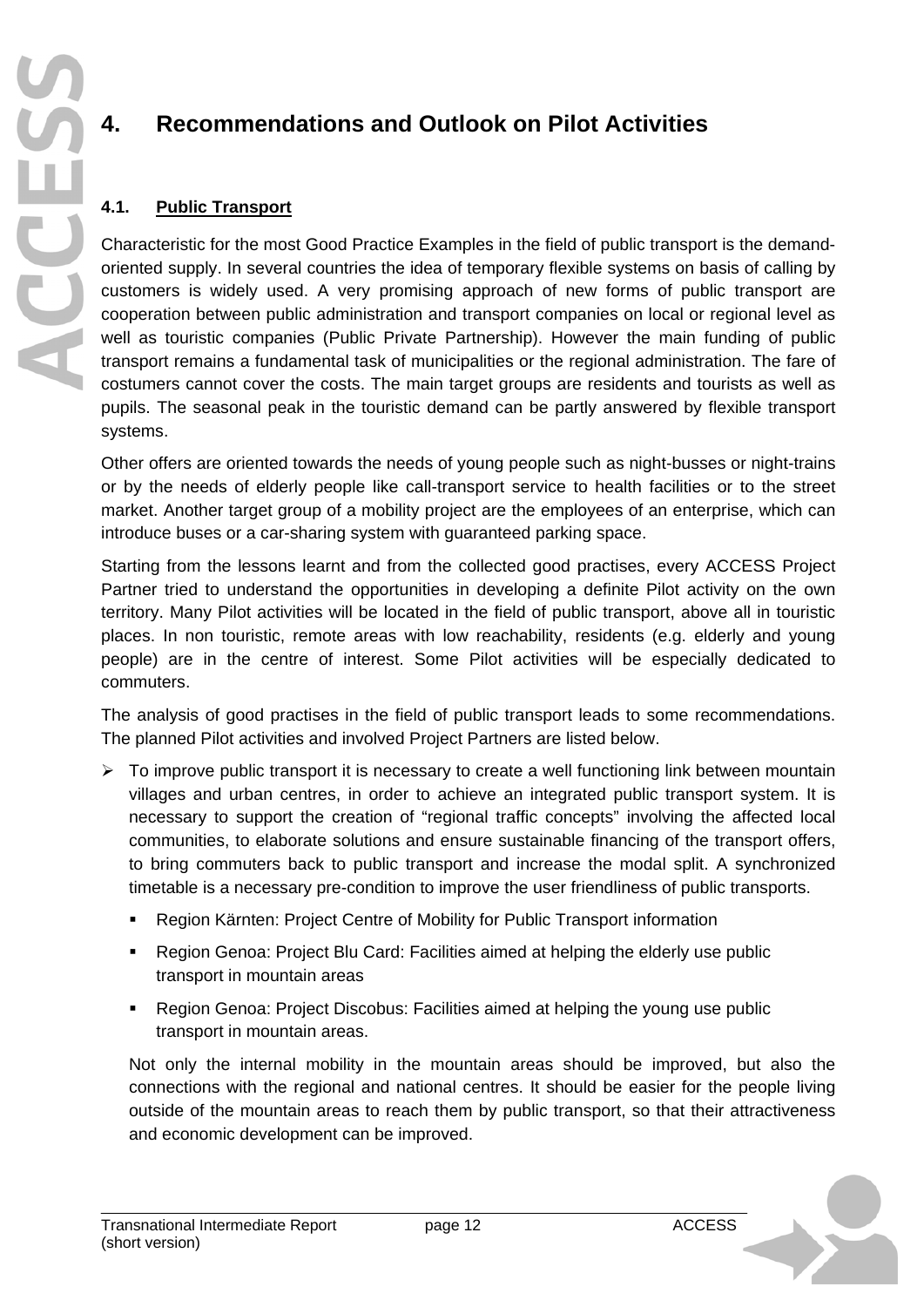$\triangleright$  Intensify co-operation among regions with a view to improve connections in public transport within the Alps and beyond, and the public transport offers for tourists. Special attention has to be paid to cross border transports, especially for commuters.

- **Region Tirol: Project Regional Bus Oberes Gericht-Terra Raetica**
- Region Nord Vaudois: Project Car-sharing with support measures
- Region Lombardia: Project Mobility manager for cross-border commuters (Valli del Luinese)
- Support the development of sustainable tourism to strengthen local economies and to maintain the local population. Offers in tourism need to be linked to public transport offers and vice versa.
	- Region Kärnten: Project Mobility Management in natural parks
	- Region Tirol: Project Development Nature Park Bus Kaunergrat
	- Region Nord Vaudois: Project Solar cells boat linking the coasts of the upper part of the lake of Neuchâtel
	- Region Lombardia Region: Project Mobility manager for tourism sector commuters (Alta Valtellina)
- $\triangleright$  Support the development of local industrial and craftsmanship in the mountain areas in order to maintain a favourable economic environment capable to avoid the dislocation of production plants. Public transport and mobility management (car-pooling, company buses, time planning) can play a decisive role, firstly by offering a good and cheaper reachability of the enterprises settled in the rural and mountain areas, secondly by reducing the environmental impact of commuting
	- Region Lombardia: Project Mobility manager for commuters Small and Medium sized Enterprises (Valsassina)
- ¾ Promote demand-oriented transport models involving local stakeholders and policy makers. Create permanent connections between local planning and regional-national levels to overcome the marginality of remote areas (Governance). Provide the necessary public finances to assure a good accessibility and guarantee the attractiveness of all territories (all ACCESS Projects).

#### **4.2. Information and Communication Technologies**

Information and Communication Technologies are mainly used the good practises as a transmitter or implementation tool for SGI such as the online-ordering of groceries. Another application is the electronic card to provide tourists with a quick and easy way to book and pay online for public transport, parking and events.

The analysis of good practises in the field of ICT leads to the following recommendations. The planned Pilot activities and involved Project Partners are listed below: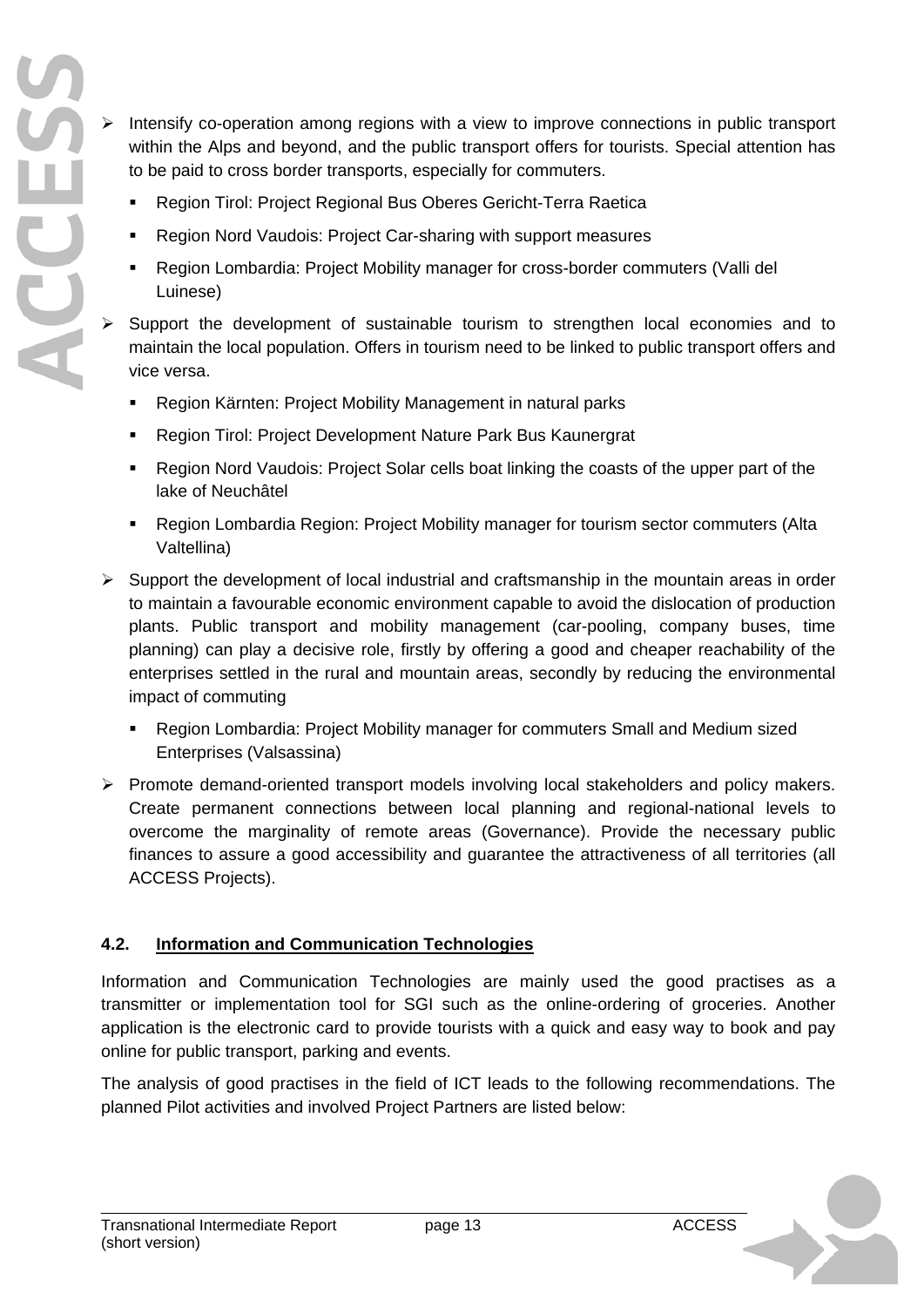- $\triangleright$  To improve infrastructures by new technologies.
	- Region Franche-Comté: Projects Setting-up video-services (Pays Horloger as well as Pays du Haut Jura)
	- Region Südlicher Oberrhein: Projects Development of a local internet platform to facilitate online ordering and built-up delivery services for every day needs (Freiamt as well as Wolfach)
- $\triangleright$  To bridge the digital divide (geographical, cultural) through Information and Education.
	- Region Rhône-Alpes: Project Improving accessibility to SGI with the help of ICT
- $\triangleright$  To integrate the use of ICT in the national/ regional and provincial spatial policies; new technology have a strong potential to improve the attractiveness of remote areas. (applies to all ACCESS projects)

#### **4.3. Everyday Needs**

Based on the Examples of Good Practices, two patterns of projects for improving the situation of everyday needs can be deduced: On the one hand active citizens rebuilding a store in their municipality, because of their discontent with the lack of infrastructure. On the other hand ownermanaged chain store companies with a high regional power in the food retail market developed new kinds of branch stores or services like a delivery service, additional to their regular offers. Good Practices in the field of everyday needs are mostly implemented on local level with one shop; only the delivery service of groceries can serve several municipalities.

Successful suppliers in the field of everyday needs often bundle several functions like administrative services, social services (for elderly people), health care, gasoline stations, cash delivery, post services or small restaurants.

With regard to the citizens' initiatives, the investments were very often raised by the residents in form of credits, in kind contributions and voluntary work. The success and the sustainability of the projects depend heavily on the support of the residents, which also must use the shop or service to make it sustain. The running costs of these small shops can be in most cases covered by the earnings, but not the basic investments.

In any case it is important to act before the supply infrastructure closes. Ideally the local authorities buy the premises, renovate it and rent it to a new shopkeeper.

The analysis of good practises in the field of everyday needs leads to the following recommendations.

The planned Pilot activities and involved Project Partners are listed below:

- $\triangleright$  To promote the offer of local mountain shops as an aspect of the regional tourism offer by inserting specific regulations in spatial policies, or the creation of touristic packages.
	- Region Nord Vaudois: Project Improving public transport combined with touristic needs
- $\triangleright$  To make the mountain shops more attractive by supporting the shopkeeper with public funds, dedicated to improve the quality of services.
	- Region Kärnten: Project support of retail traders,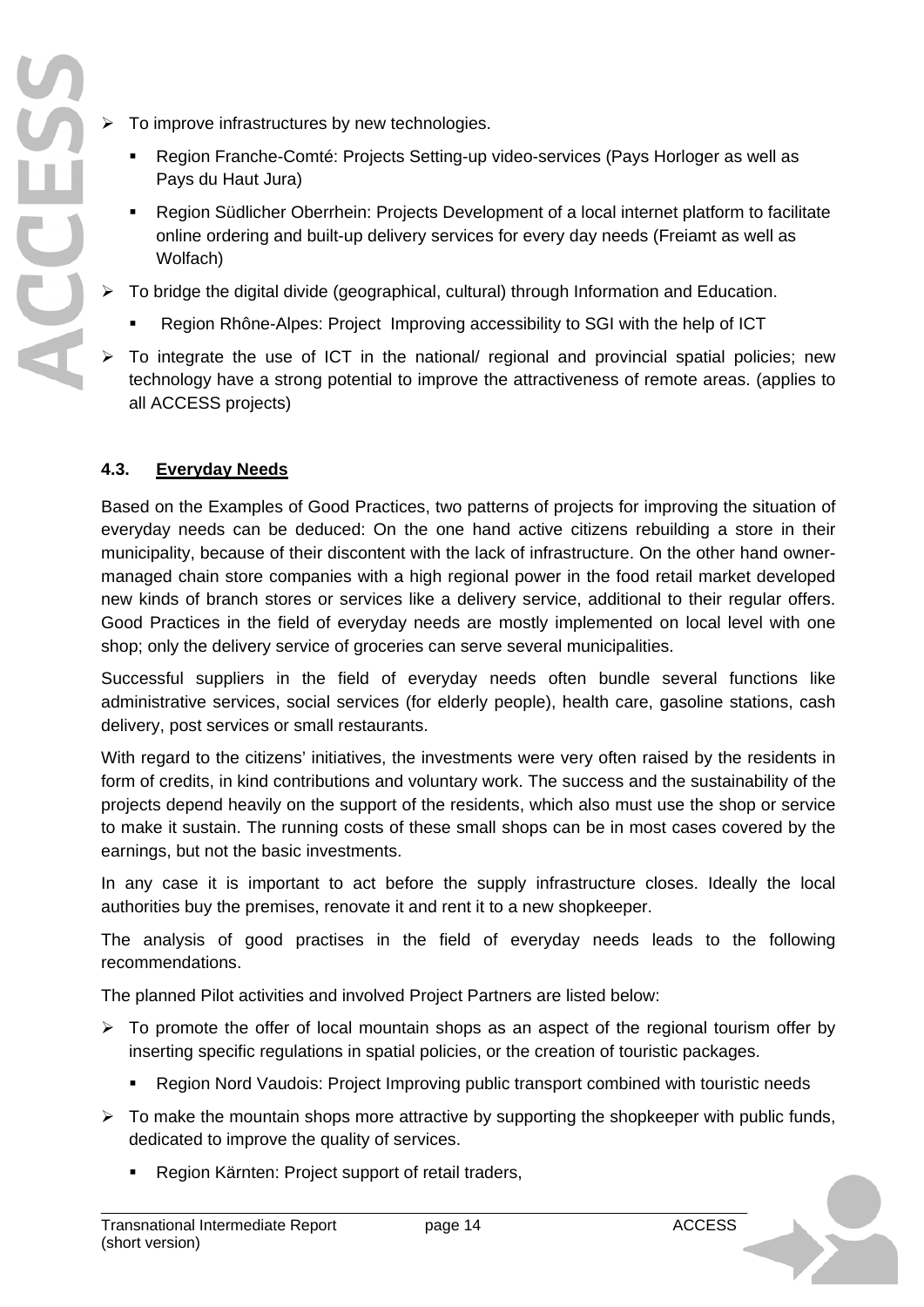- **Region Tirol: Project Small Food Store Protection**
- Region Genoa: Project Innovation related to the distribution network linked to small mountain shops
- Region Südlicher Oberrhein: Project Target group oriented marketing for local services (Freiamt as well as Wolfach)
- $\triangleright$  To establish local schemes mobilizes SGI operators.
	- Region Rhône-Alpes: Project Improving ability of elected representatives and their staff to deal with SGI accessibility: database and training sessions implementation

#### **4.4. Sustainability of Pilot activities**

The Pilot activities that will be implemented in the partner countries have some common points:

A **high degree of innovation**: eg. the combination of transport and other offers such as tourism, leisure, everyday needs.

The **participatory approach**: all Project Partner will involve all relevant stakeholders in the implementation of the pilot actions namely public bodies such as provinces, municipalities and above all the local population.

The **integration into the regional and national policies**: in all countries the general guidelines about SGI are at national level, but the regional, provincial and municipal planning is organized by the different territorial levels; therefore it is essential for every Project Partner to integrate these activities into the local planning agenda.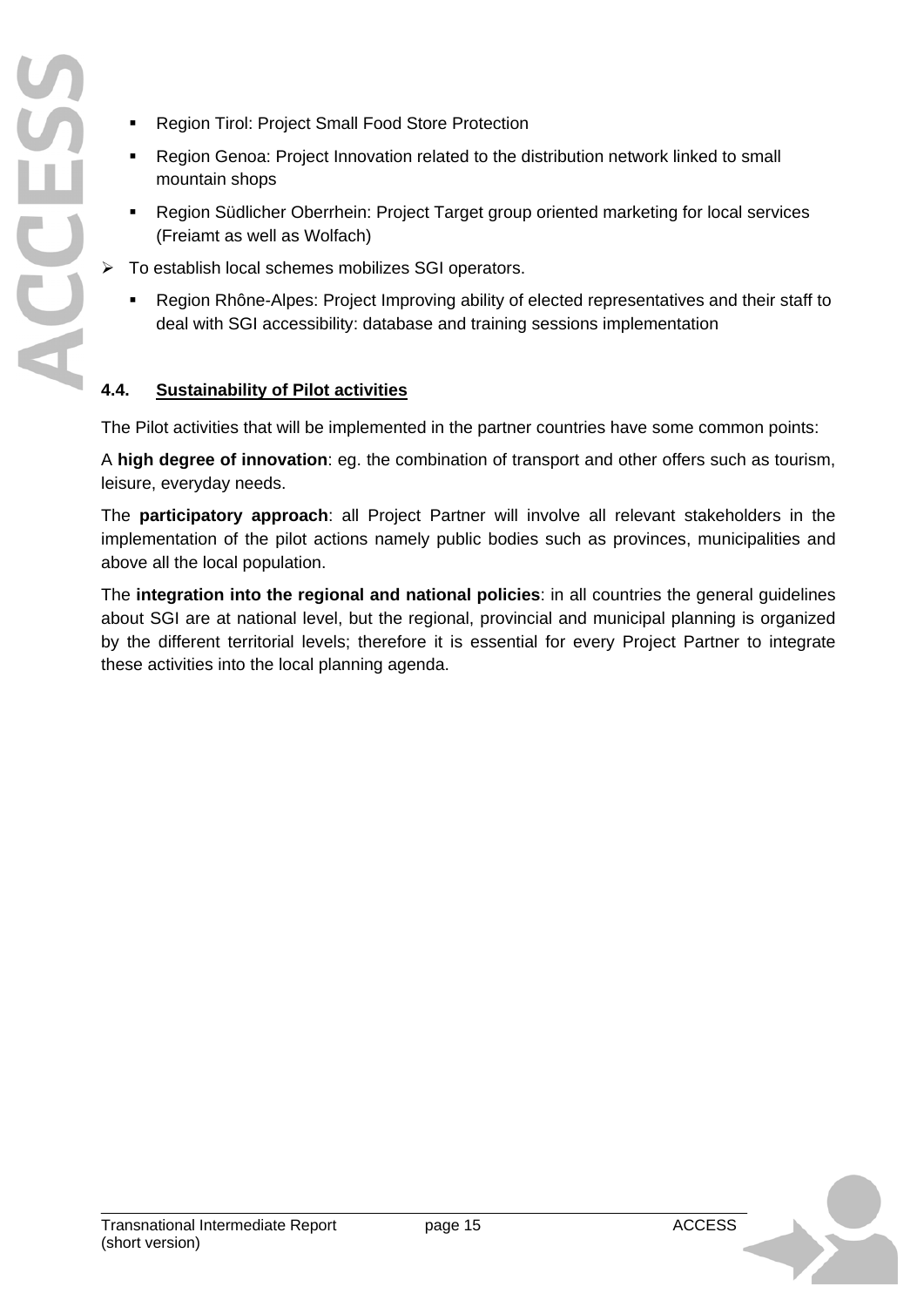# **5. Short Description of Pilot Activities**

The following Table 3 shows the Pilot Activities described in the Regional Intermediate Reports that the Project Parter intends implement in their Test Areas.

#### **Table 3: Overview of Pilot Activities**

| <b>Pilot Activities</b>                                                                                                                                     | <b>SGI Themes</b>                 |            |                                 |        |
|-------------------------------------------------------------------------------------------------------------------------------------------------------------|-----------------------------------|------------|---------------------------------|--------|
|                                                                                                                                                             | <b>Public</b><br><b>Transport</b> | <b>ICT</b> | <b>Everyday</b><br><b>Needs</b> | others |
| Centre of Mobility for Public Transport Information<br>Region Kärnten, Austria                                                                              | X                                 |            |                                 |        |
| Mobility Management in natural parks<br>Region Kärnten, Austria                                                                                             | X                                 |            |                                 |        |
| Regional Transport in the Nockregion<br>Region Kärnten, Austria                                                                                             | X                                 |            |                                 |        |
| Regional Bus Oberes Gericht- Terra Raetica<br>Region Tirol, Austria                                                                                         | X                                 |            |                                 |        |
| Development Nature park Bus Kaunergrat<br>Region Tirol, Austria                                                                                             | X                                 |            |                                 |        |
| Solar cells boat linking the coasts of the upper part of<br>the lake of Neuchâtel<br>Region Nord Vaudois, Switzerland                                       | X                                 |            |                                 |        |
| Car-sharing with support measures<br>Region Nord Vaudois, Switzerland                                                                                       | X                                 |            |                                 |        |
| Improving public transport combined with touristic<br>needs,<br>Region Nord Vaudois, Switzerland                                                            | X                                 |            |                                 |        |
| Blu Card: Facilities aimed at helping the elderly use<br>Public Transport in mountain areas<br>Region Genoa, Italy                                          | X                                 |            |                                 |        |
| Discobus: Facilities aimed at helping the young use<br>Public Transport in mountain areas<br>Region Genoa, Italy                                            | X                                 |            |                                 |        |
| Creation of a mobility manager for a mountain area:<br>application to the case of cross-border commuters in<br>Valli del Luinese<br>Region Lombardia, Italy | X                                 |            |                                 |        |
| Creation of a mobility manager for a mountain area:<br>application to the case of manufacturing commuters in<br>Valsassina<br>Region Lombardia, Italy       | X                                 |            |                                 |        |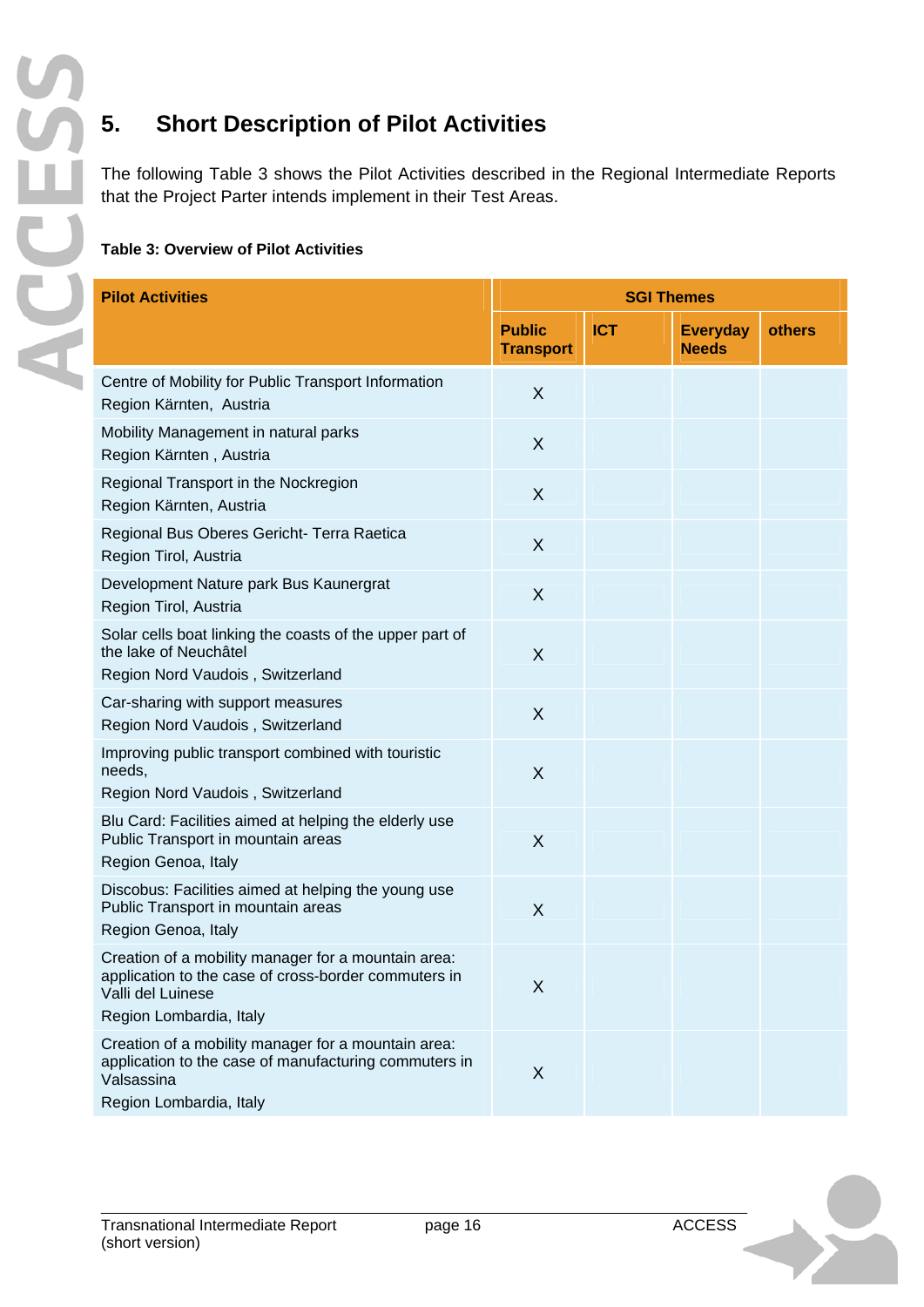| Creation of a mobility manager for a mountain area:<br>application to the case of tourism sector commuters in<br>Alta Valtellina<br>Region Lombardia, Italy                                                             | X |   |   |   |
|-------------------------------------------------------------------------------------------------------------------------------------------------------------------------------------------------------------------------|---|---|---|---|
| Development of a local internet platform to facilitate<br>online ordering and build-up delivery services for<br>everyday needs in Freiamt (Test Area Emmendingen)<br>Region Südlicher Oberrhein, Germany                |   | X | X |   |
| Development of a local internet platform to facilitate<br>online ordering and build-up delivery services for<br>everyday needs in Wolfach (Test Area Haslach-<br>Hasach-Wolfach)<br>Region Südlicher Oberrhein, Germany |   | X | X |   |
| Improving accessibility to SGI with the help of ICT<br>Region Rhône-Alpes, France                                                                                                                                       |   | X |   |   |
| Setting-up video-services in Pays Horloger<br>Region Franche-Comté, France                                                                                                                                              |   | X |   |   |
| Setting-up video-services in Pays du Haut-Jura<br>Region Franche-Comté, France                                                                                                                                          |   | X |   |   |
| Support of retail traders<br>Region Kärnten, Austria                                                                                                                                                                    |   |   | X |   |
| <b>Small Food Store Protection</b><br>Region Tirol, Austria                                                                                                                                                             |   |   |   |   |
| Innovation related to the distribution network linked to<br>small mountain shops<br>Region Genoa, Italy                                                                                                                 |   |   | X |   |
| Target group oriented marketing for local services in<br>Freiamt                                                                                                                                                        |   |   | X |   |
| Region Südlicher Oberrhein, Germany<br>Target group oriented marketing for local services in<br>Wolfach<br>Region Südlicher Oberrhein, Germany                                                                          |   |   | X |   |
| Improving ability of elected representatives and their<br>staff to deal with SGI accessibility: database and<br>training sessions implementation"                                                                       |   |   |   | X |
| Region Rhône-Alpes, France                                                                                                                                                                                              |   |   |   |   |

The following short profiles will provide an overview about the Pilot activities (for more detailed description see Regional Intermediate Reports).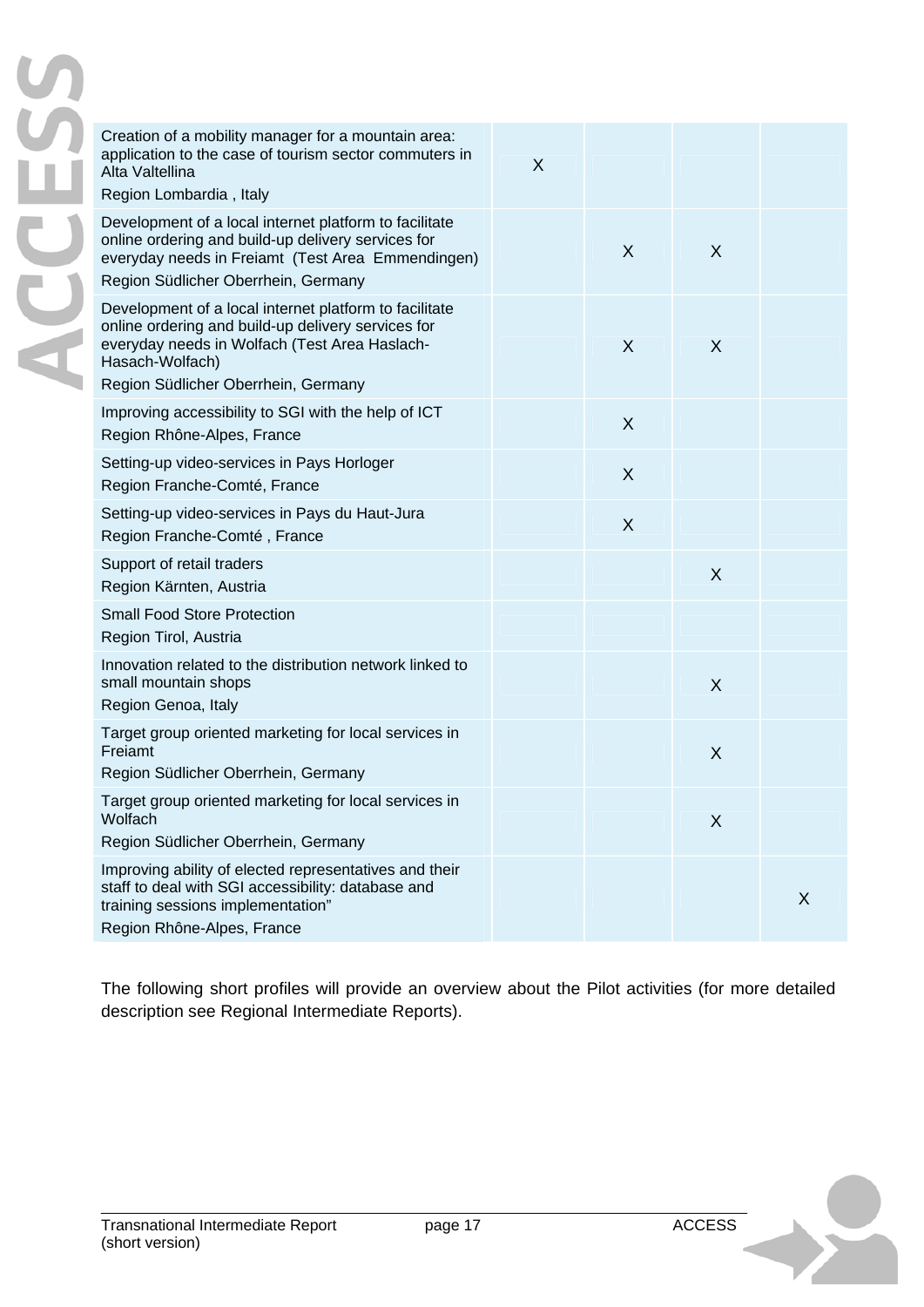## **5.1. Pilot Activities regarding Public Transport**

The Pilot activity **"Centre of Mobility for Public Transport information"** (Region Kärnten) foresees the establishment of a decentralized mobility service office; it has become necessary due to the increasing demand for information by the resident public as well as tourists, looking for uniform information on all types of mobility.

The Pilot activity **"Mobility management in natural parks"** (Region Kärnten) includes two areas: Weissensee and Dobratsch. In the first area the topic of the Activity is the commercial exploitation of parking space and soft mobility, using e-bike, e-car, combination of bicycle-water mobility ( innovative lake-shuttle for bikers). In the second one the topic is the improvement of shuttles and also the connection among the villages in the valley and to the natural parks offers.

The Pilot activity **"Regional Transport in the Nockregion"** (Region Kärnten) has been decided by the 16 Municipalities which are members of the Regional Association Nockregion. The actions will regard the topic of timetable adjustments, use of synergies, adoption of alternative (demandoriented) traffic models and eventually of a mobility centre.

The Pilot activity **"Solar cells boat linking the costs of the upper part of the lake of Neuchâtel"** (Region Nord Vaudois foresees the deployment of solar powered boats, that will be used by tourists and by residents; the service will connect the both sides of the lake, becoming a regular line of seasonal public transport.

 The Pilot activity **"Car-sharing with support measures"** (Region Nord Vaudois) aims to establish a car-sharing site, especially for commuters and enterprises. The project idea is based on the experience of Vallée de Joux (good practice). The project intends to work closely with the enterprises: this allows increasing the chances to succeed in the car-sharing because commuters are sharing the same destination.

The Pilot activity **"Blu Card: Facilities in public transport for elderly people"** (Region Genoa) aims to improve SGI quality, having as specific targets the elderly living in mountain areas. The action wants to establish new managerial structures that may meet the current demand and the demand of elderly living people.

The Pilot activity **"Discobus: Facilities in in public transport for young people"** (Region Genoa) aims to improve SGI quality. The target group of this Activity are young people. The objective is to improve the quality of life in mountain areas and to try to convince young people to stay in this area, offering the same opportunities that have young people that live in urban areas.

The Pilot activity **"Creation of a mobility manager for a mountain area: application to the case of cross-border commuters in Valli del Luinese"** (Region Lombardia) aims to reduce the dependency on cars of frontalieri – the Italian cross-border commuters to Switzerland -, suggesting and promoting more environmentally friendly forms of transport, informing and motivating people to change their travelling behaviour, through the creation of a local expert on sustainable mobility strategies who will help in developing travel plans. The action will be done in cooperation with the Swiss government of the Cantone Ticino and it will benefit of a demandoriented approach that will deal with many dispersed origins of the everyday travels done by the Italian workers. The travel plan will begin by gathering key information about frontalieri travel habits through a survey distributed. The findings of the survey will then be decisive for the choice of actions. Two Pilot activities with the same content than in Valli del Luinese will be implemented by (Region Lombardia) in **Valsassina respectively in Alta Valtellina.**